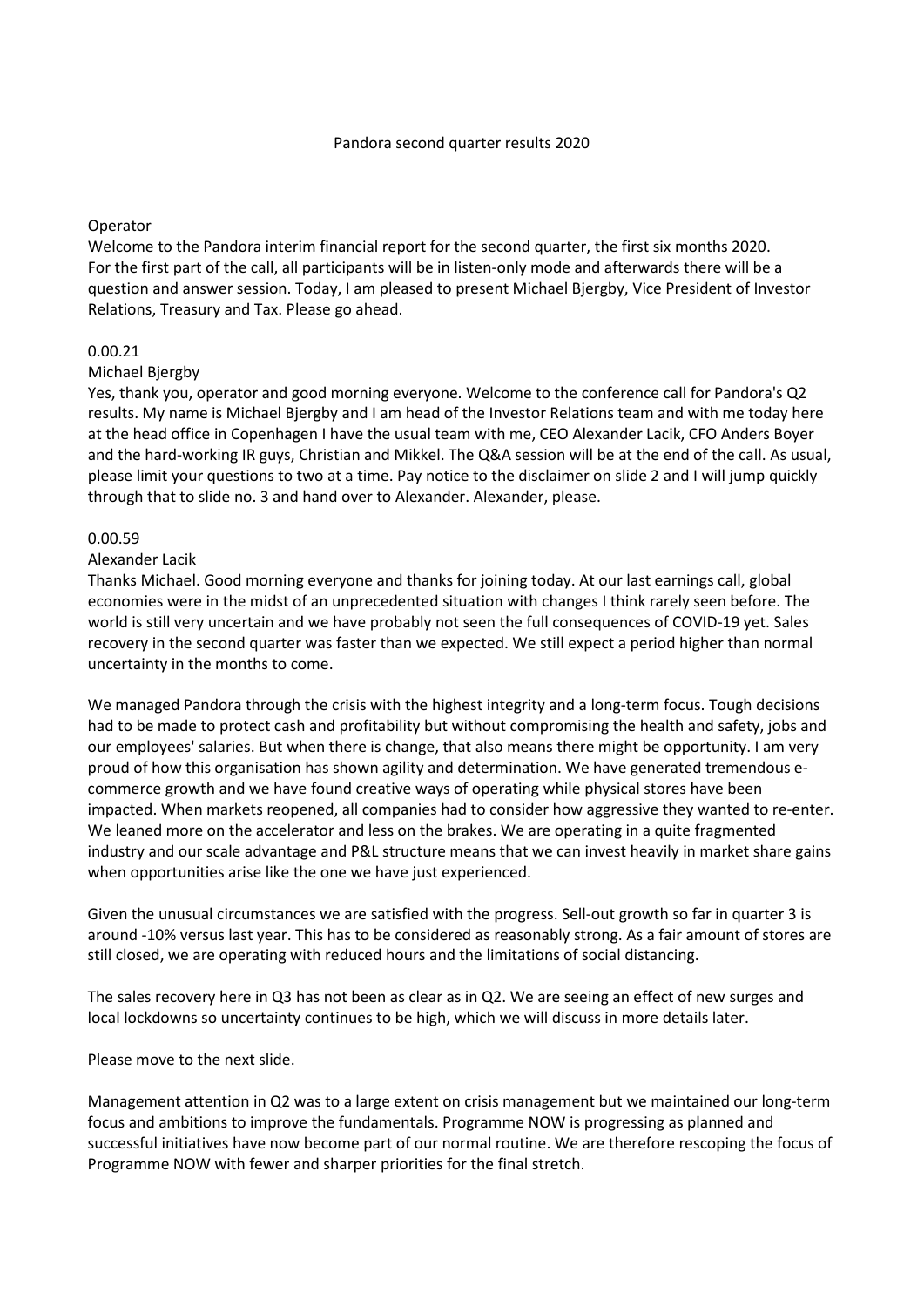The new executive leadership team is in place and operating in the new organisational structure which we implemented during the quarter. We can already see an effect on decision-making, corporation and best practice sharing globally.

Fundamentally, we are as such moving in the right direction. The primary objective of the programme is that we keep our brand relevant and exciting for consumers. Despite the current disruptive environment, our key brand metrics are still indicating that the brand momentum is solid and improving.

Please turn to the next section. The health and safety of our customers and employees has been and remains our top priority during this pandemic. This had to be balanced with the need to protect cash and profitability. Of the number of different initiatives, I would like to emphasise the work that we have done with Unicef, a long-term partnership that we kicked off last year. During the C-19 pandemic, we have supported Unicef in helping children and societies in developing countries where C-19 is a critical health risk because of the limited health care capacity.

To raise awareness, we have cooperated with the family of Bob Marley to re-record a very relevant song called One Love and we have donated US\$ 1 million to the cause, matching the same amount from public donations.

Now turn to slide 7.

During the second quarter, we made three significant decisions. First, we ensured to keep investing sufficient marketing effort behind the brand momentum created during Programme NOW. Secondly, we decided to keep in store staff on the payroll and using the down time to improve our selling skills and training and improving our knowledge about the products.

Finally, we designed a comprehensive come-back plan for the day when markets would reopen. We have the financial muscle and P&L structure to increase spend across markets to build on the brand momentum and ultimately to win in the retail and gifting space.

More recently, we have been preparing for the heavy trading season that is coming up. Things like social distancing guidelines or even changed consumer behaviour require us to reconsider how we can offer both a safe and excellent consumer experience. We are currently running a track of 11 ideas and collect feedback across markets to come up with global best practices. The key thoughts range from how we can better serve consumers outside the ordinary store environment, for example virtual shopping assistance, through to temporarily expanding floor space via pop-up stores for instance.

Please turn to the final slide of this section. So where are we today? Since March, physical stores open faster than expected with only around 10% of the stores closed by end of July. Recently, however, we have seen local COVID-19 surges and new local lockdowns leading to a small increase in closed stores.

Currently, we are hovering just above 10%. As examples, we are temporarily closed in Victoria, Australia, and each week we find new places that are going up and down. The situation is still uncertain and somewhat unpredictable and we monitor the development closely.

Turn to slide 10 for some comments on the more fundamental development. Programme NOW was initiated in late 2018 to improve the health of Pandora. We have progressed well but there is still work to be done. Several of the initiatives such as the data driven media spend are now rooted in normal day-today operations. Programme NOW consists of three tracks instead of four. The commercial reset track has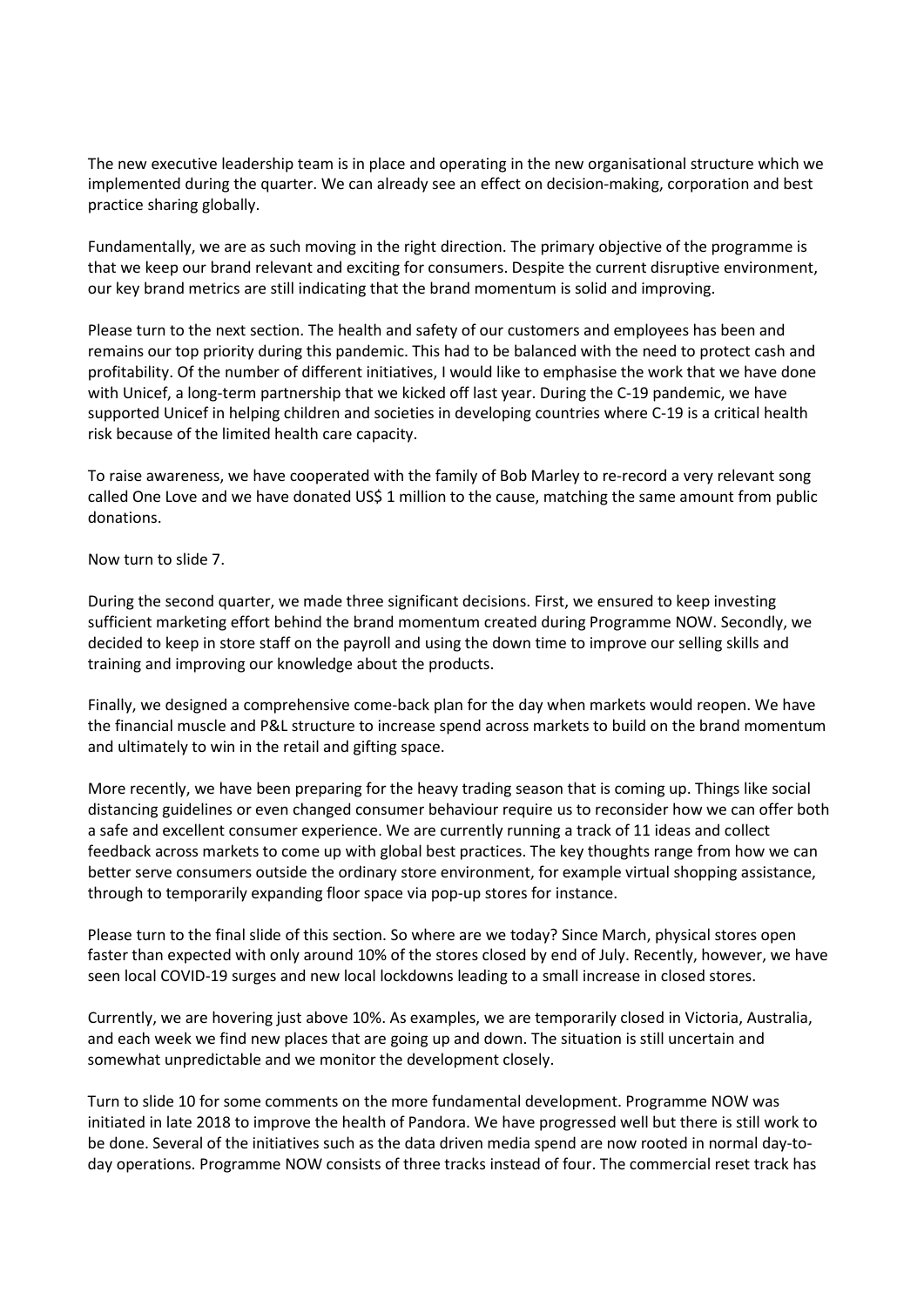been taken out because promotional dependency is much lower. The inventory position and the number of DVs of our assortment is at a much healthier level and we will keep it this way. From a brand perspective, updated initiatives focus on how to make spending even more effective and we have a special task in China, which I will come back to. Overall, I believe we have reached somewhat of an inflection point. We see early results of our initiatives, and now we will continue to push hard on the rescoped focus areas.

# Next slide please.

You know that I like this slide. These are important lead metrics that measures how our brand momentum develops. Despite COVID-19, we are having laser focus on the health of the brand. We decided to decrease the media investment during the lockdowns in traditional media, but we have still managed to maintain a solid momentum. As expected, key brand metrics are impacted by the situation but they still indicate a better momentum than before the re-launch.

We have already stepped up the media level again close to pre-C-19 levels and we will continue to invest hard for the remainder of the year since we know this drives our business.

Go to the next slide. The exceptionally strong online growth of 176% speaks for itself. This is an important endorsement of the work that we are doing on digital. It is also an endorsement of other brand initiatives. We are as a brand able to excite our consumers to take them from offline to online. The improvement is driven by both higher traffic but also higher conversion rates.

Trends continue to be healthy in all the main markets, even after the physical stores have re-opened. There is no doubt that online is going to be important in this last quarter of the year. We are already now increasing capacity to be able to handle significantly higher volumes than what we have been used to in the past.

Go to slide 13, please.

I wanted to provide you with some quick and encouraging data of our end-of-season sale running globally from week 22 through 30. Notice that this is partly Q2 and partly Q3. The clear direction, or learning if you may, is an increase of our full-price sales compared to last year. There are two main drivers of this. First, our inventory position is generally speaking very healthy so we did not have a lot of DVs that actually had to be cleared out and our full-price products seem to resonate. Secondly, it shows our improved brand momentum. We can drive conversion rate with our brand proposition without using the promotional doping. This is important given the competitive retail environment that we are experiencing in the reopening phase.

# Next slide, please.

The strategic reorganisation has taken us one step closer to a finalised product development strategy. This is anchored with the newly established global business units under Carla.

One business unit, Moments and Collaboration, focuses on the core rejuvenating the platform and making it exciting. The second business unit oversees all other product categories and upstream platform development efforts. What we have done since the brand relaunch has mainly been focused on getting our core back in shape.

The Moments platform is almost 70% of the business so it is critical. Again this quarter, we saw that charms performed in line with the whole business. However, the Moments platform shall not be our only platform.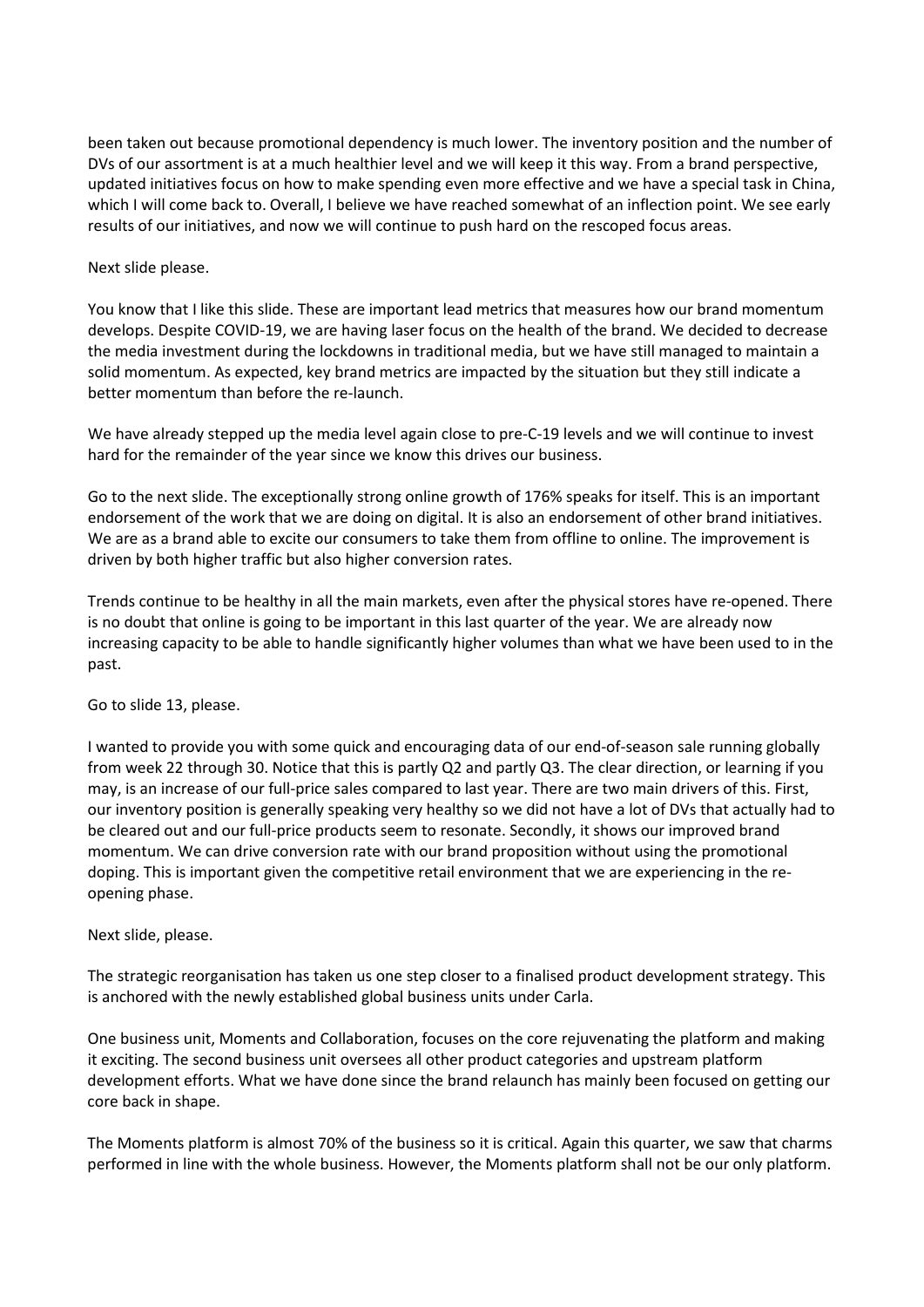In the long run, we need more legs to stand on. And this means more consistent platform building, which could for instance build on concepts like Pandora Me.

It also means innovations within other categories, not just "me too" products but long-term well invested concepts that can be unique and iconic in the industry. We will provide you with more information on the formal product developments strategy when we are ready. But this is progressing at full speed right now.

### Flipping to slide 15.

One of the things that has worked well both for our revenue and our brand is the collaborations and influencer work done since our re-launch. Harry Potter, Millie Bobby Brown but also the work with our influencer Muses are injecting new energy and excitement into the brand.

We have recently activated Pandora Me in early July, which has led younger and new consumers alike to the brand. Now we have entered a new partnership with Lucasfilm which entails 11 Star Wars charms and one Star Wars bracelet, which will be available from early October. We are very excited about this collaboration. Very cool charms of Chewbacca, Yoda and the other legendary characters.

The next slide will be the last from my side before I hand it over to Anders. We have all been discussing China in great detail over the last year. China is the world's largest jewellery market and Pandora has a market share of less than 1%. We are building a solid plan to change the direction. We are already in execution mode with Jacques, our new China MD leading the journey. Fixing fundamentals start with organisation and culture. This is the enabler for any turnaround. With increased capacity in the organisation, we will start focusing on the functional execution where we see a lot of low-hanging fruits. Low-hanging fruits in how we market our products, partners we choose for media, our merchandising approach and finally the online and retail experience.

However, with improved operational performance, we are probably only a third of the way. The critical job is to build a brand. Pandora is not very well known in China. At least not for anything unique. In that sense we are starting from a clean slate. We will not treat China very different from any other market. Pandora is a brand built on self-expression, collectability while being affordable.

Consumer research in China has confirmed that our position is highly distinctive and relevant. I don't expect this to be a quick fix but I am confident that we can get substantially bigger market share in China in the years to come.

This concludes my review of Programme NOW and I will hand it over to Anders.

# Anders Boyer

Thank you, Alexander and good morning everyone. And please turn to slide 17 and an update on the cost programme. Since the outbreak of C-19, our approach to managing cost has obviously changed because with lower sales in the second quarter, focus in the quarter has not just been on structural cost savings but also on short-term cost management.

But this slide only shows the structural cost savings as part of Programme NOW and not the short-term C-19 related savings. And we have of course taken many short-term cost measures in the second quarter. But we have also continuously executed on optimising the underlying cost structure of the business and we have progressed quite well across all cost buckets on this slide and therefore we today re-confirm our runrate target of DKK 1.4 billion by the end of 2020. And that means that we will see around DKK 200 million incremental cost saving in 2021 compared to this year.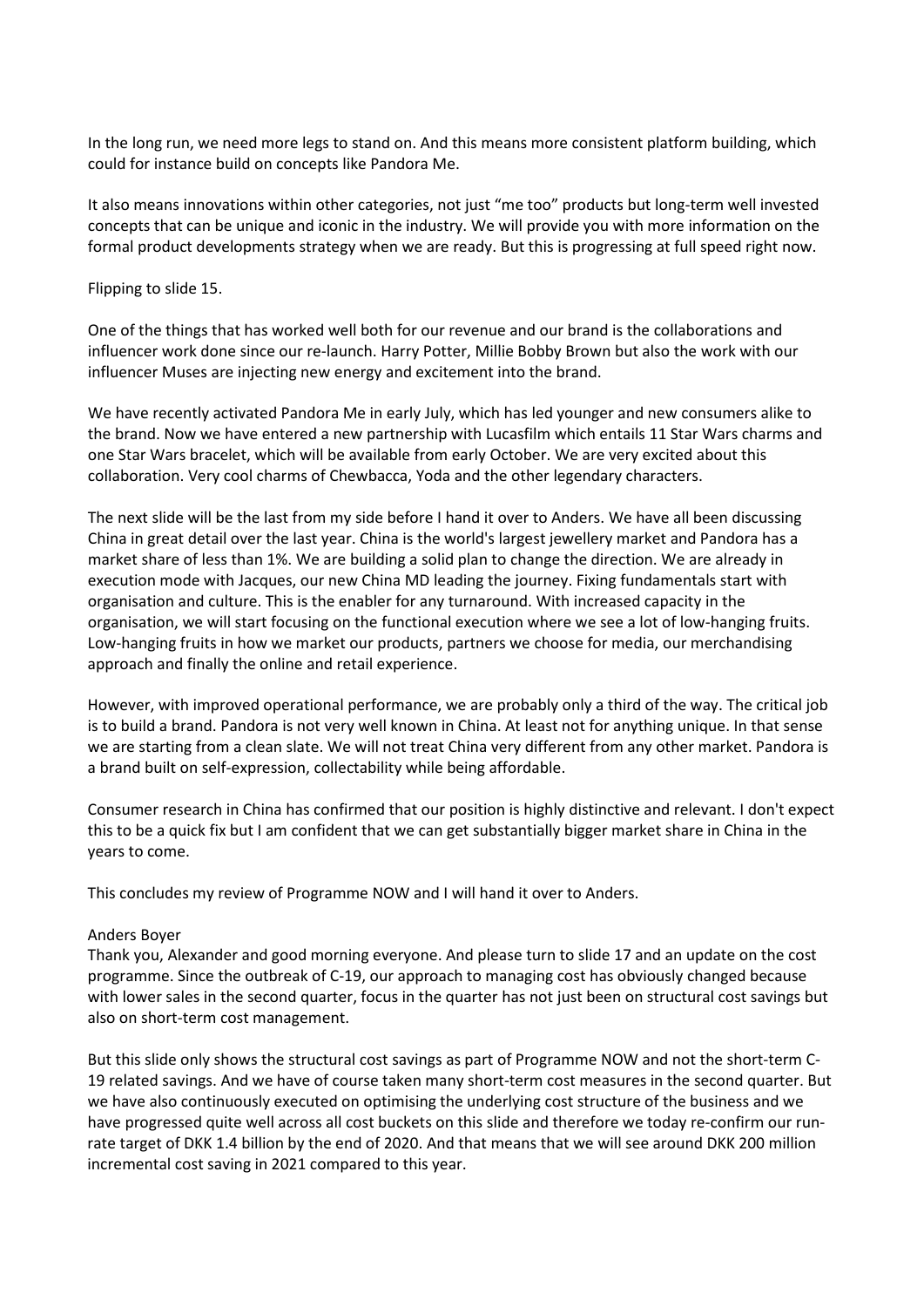Please turn to slide 19 and a short update on some of the second quarter numbers. As we already disclosed in early July, revenue and earnings were weak in the quarter but ironically they were at the same time better than what we had originally expected. And seen in the light of the circumstances of C-19, there are three things that we want to emphasise.

First I just want to repeat that the online sales basically exploded to 176% growth in the second quarter and the reason I repeat this is that it is a critical fact, both in case of new lockdowns but also for our long-term development and ambitions of the online business. Secondly, the positive EBIT margin speaks to the resilience of our business. Even during a one-of-a-kind crisis like C-19. And last, cash flow was very positive and is also a testimony to the resilience of our business and this means that we ended the quarter with a quite conservative debt level.

Then please turn to the next slide and a breakdown of the revenue growth. Understanding the revenue development in the second quarter is all about C-19. As you can see on the revenue bridge here, the decrease in organic growth of 38%, and that is the dark grey box, is purely a result of the decline in sell-out following the C-19 outbreak. And that is the large pink box saying -39.

Obviously, we cannot separate hot and cold water and we don't know what the revenue would have been without C-19 but I think it is fair to say that for most of the -39 in that pink column, we can blame on C-19.

Changes in the store network and forward integration had basically no revenue impact in the quarter. The overall second quarter revenue development is probably of less interest or rather I know it is of less interest but the interesting thing is what happened during the quarter and until today and sell-out growth did improve throughout the quarter from being around -70 back in March and until today where, as Alexander said, we have in the last 6 weeks been around -10. I will talk a little bit more about that in the guidance section in just a minute.

On a more technical note, I will comment on the small +1% box that says Channel mix and other. That is the difference between the organic growth and sell-out growth because some of you might have expected there would be a larger difference due to the channel mix of the sell-out but the reason why this is not the case is partly because we don't include sell-out data for all multi-brand dealers in sell-out and hence as probably most of you know, they are not included in that sell-out number, the -39, but they are obviously included in the organic growth and this can then cause some differences. And secondly, some of our partners have naturally held back on their purchase orders in the second quarter in order to manage cash. And on that latter point, we have seen that trend reversing in July where there has been quite a healthy sell-in to our partners.

Then please turn to slide 21. The main driver of the decrease in EBIT margin is clearly deleverage coming from the revenue decline as per the first pink box here on the slide. We have managed Opex quite effectively I think and ended with Opex being 15% below last year and in that number, we have government subsidies in there which reduce the Opex by around DKK 110 million in the quarter. But when we see a sudden and significant revenue drop like this, we cannot avoid that the bottom line is hurt in the second quarter.

The second pink box from the left is what we call non-recurring adjustment of production volumes and this is referring to the shutdowns of our productions in Thailand which we decided to do to manage inventory during the quarter. And that impacted cost of sales by around DKK 18 million or around 3 percentage points in the quarter and this is a non-recurring effect by the way.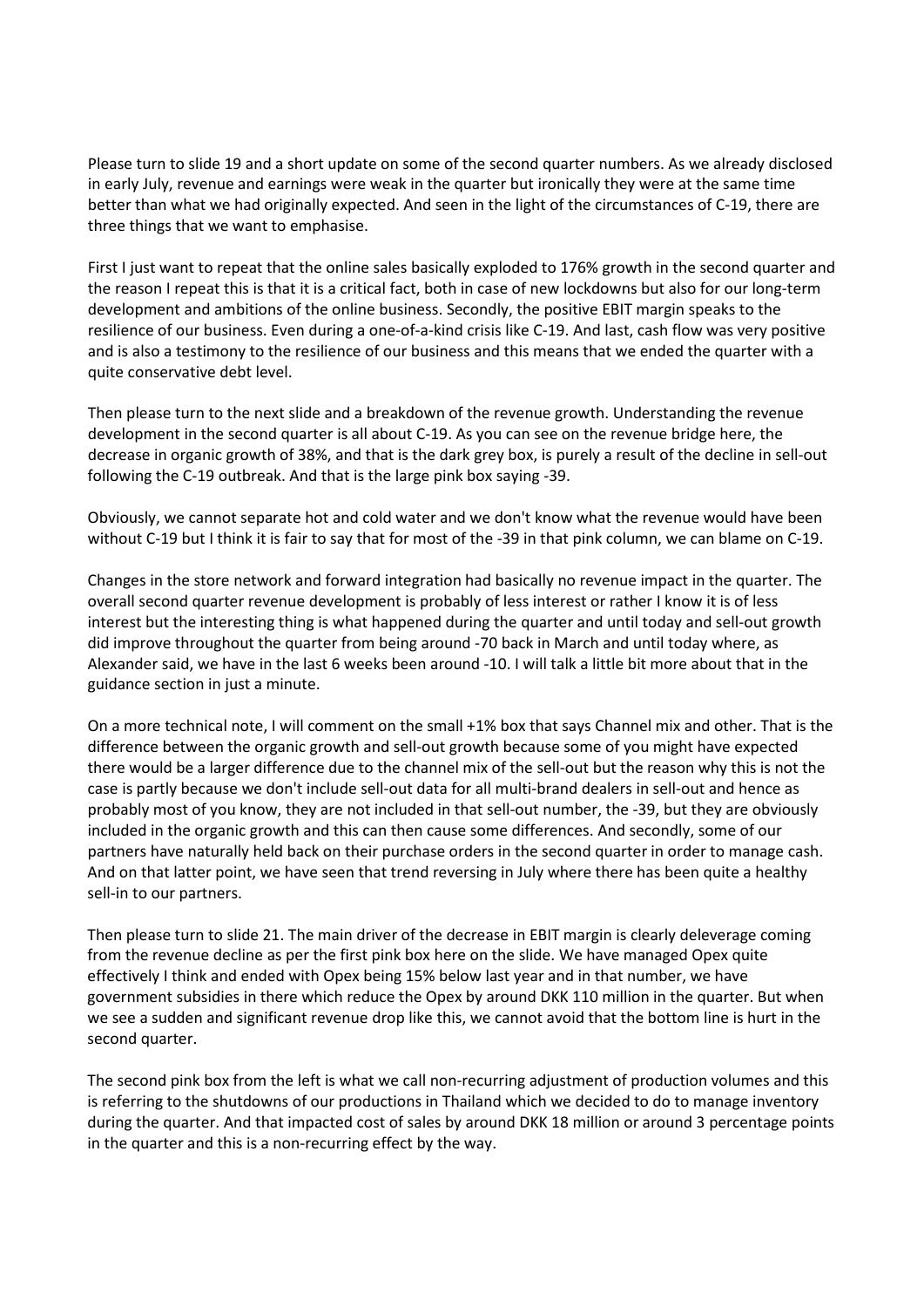And excluding these non-recurring costs, the gross margin would have been around 78% in the quarter and thereby a 2 percentage points increase compared to the second quarter of last year.

Then please turn to the next slide. We thought that it would be appropriate to include a few comments on the increase in raw material prices that we have seen recently. Our exposure to silver and gold combined was around DKK 1.5 billion last year so based on a silver price of 28 per ounce, we will see a drag of around 4 percentage points on the gross margin compared to 2019. I know that the slide here says \$ 25, that is the starting point – I was just quoting the silver price as of this morning which was just around 28.

As you probably know, we are hedging around 70% of the next 12 months' use of silver and combined with the time lag from when we use silver in production until it hits the P&L of 2-4 months, this means that the majority of the impact from the recent increase will not be seen until mid-2021. We also benefited or will be benefiting a bit from the decrease in the Thai baht that we have seen during the first part of the year because half of our costs of sales is paid in Thai baht as you can indirectly see on the slide here. The exposure to Thai baht was around DKK 2.5 billion in 2019. And there are also other opportunities for us to improve the gross margin and those are things that we will do despite the increase in metal prices and that includes the cost reduction as part of Programme NOW but there are also other potential measures like product design which can come into play in a situation like this. But net/net, the big increase in silver and gold prices is likely to have a negative impact on the margin from mid-next year if the prices continue to be at this higher level.

Then please turn to the next slide, 23. In the second quarter, we were able to deliver a very strong positive cash flow despite a negative reported EBIT. And this was driven by many different cash initiatives during the crisis but also a return of excess cash of too much tax that we paid in 2019. Working capital ended at a record low 2.8% of revenue and inventories have been managed and receivables decreased well in line with lower revenue in the quarter and Capex was also more than 40% below last year but as we have said during the last two quarters, we will see that working capital will increase during the second half of the year, not least in the third quarter as we are stocking up ahead of the Q4 trading season and this will be a drag on the cash flow in the second half. Longer term we still see that we can manage the company with a working capital level in the high single digit per cent of revenue.

Our leverage, the net interest-bearing debt to EBITDA, was around 1.1 by the end of the quarter and well within our capital structure policy and far from the covenant threshold in our loan facilities. So this finishes the second quarter review and I will now go to slide 25 and the guidance.

Today we are 7½ months into the year and there is no doubt that the uncertainty is reduced compared to 3 months ago when we withdrew the guidance but with that said, the situation continues to be highly uncertain and despite this elevated uncertainty and in adherence with government rules for companies listed in Denmark, we have released new guidance for 2020. And the guidance is based on very specific assumptions and you can almost consider the guidance as one possible scenario for 2020 based on assumptions about C-19. And there are five really important C-19 assumptions behind the guidance as you can see here to the right on the slide.

First of all, we assume that there will be no material lockdowns like what we saw during the spring. We do assume, however, that there could continue to be a few local lockdowns as we are currently seeing in Australia. Thirdly, we assume that the number of open stores will gradually increase and plus/minus essentially the whole network will be open by the end of the third quarter. And then we assume that the macro-economic and consumer spending will not worsen materially compared to where we are now. And last, we are assuming that the social distancing will have a negative impact, not least in the fourth quarter in the physical stores.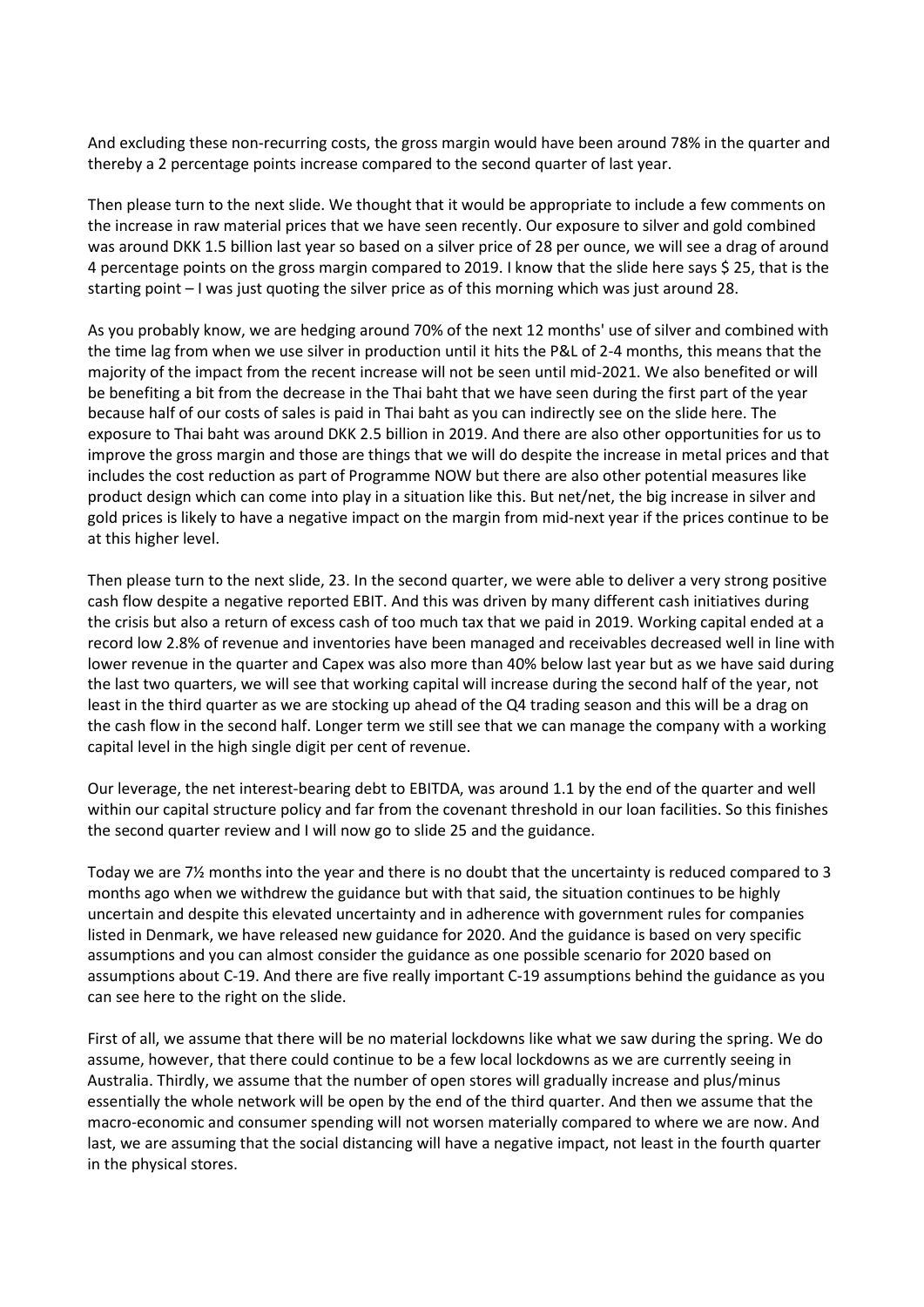And based on these specific assumptions, we are guiding on the same parameters as before and that means organic growth and the EBIT margin excluding restructuring costs. And as you can see to the left here, the organic growth in 2020 is expected to be between -14 and -20% and the EBIT margin is expected to be in the range of between 16 and 19% and we know that these are quite wide ranges and we have chosen that deliberately because we would like to start wide and then as the second half of the year progresses, we can narrow in the guidance. This also means that we may continue providing more regular updates to the market than we would do in a normal year. Like what we did back in July 8th when we came with the Q2 trading update.

Then moving on to slide 26. The interesting component of the guidance is what the full-year guidance implies for the second half of the year. That is what we have shown here and organic growth is expected to be between -5 and -15 in the second half with an EBIT margin being between 20 and 24% and the organic growth guidance is compared to a sell-out of revenue development so far in the third quarter of about -10 and should be seen in the light of the current stalling of the gradual improvement that we saw until July due to the renewed C-19 impact. July revenue development was slightly better than the -10 and August so far has been slightly worse. But we should stress that this is a very, very short time horizon to extrapolate too much on. And the guidance should, just repeating that, also be seen in the light of our expectation that social distancing will have a negative impact on the business in the peak season in the fourth quarter. The question is just how much.

Please also note that the profitability will be skewed towards Q4 as usual but likely even more this year than in prior years and we would also like to emphasise that in this scenario with this guidance, we will continue to invest in the brand in the third and the fourth quarter and we will continue to invest in building the organisation during the last two quarters of the year. We would also like to mention that we see a high likelihood that our partners, our wholesale partners, will buy the Q4 stock as late as possible given the C-19 uncertainty and this may lead to a shift of revenue from the third quarter into the fourth quarter causing a phasing effect that will be negative for the third quarter and equally positive for the fourth quarter.

Finally, we have as you can see to the right here updated what we call the guidance building blocks and I am just calling out two of those. As you can see here, we are narrowing the expectations for the net store closures, now expect around 50 closures net for the year and then we are reducing our Capex guidance again by another DKK 100 million to around DKK 0.6 billion, DKK 600 million for the year.

And with this I will leave the word to Alexander and slide 27.

# 0.30.03

# Alexander Lacik

Thank you, Anders. Quarter 2 was a quarter which will not be forgotten from many different angles. I am very proud of how our organisation has managed through a difficult period with the highest level of integrity. The sales recovery in the quarter has been very clear. I think Pandora's business model has proved its resilience delivering positive EBIT margin and solid positive cash flow in the quarter. We are still executing on the underlying health of the business and Programme NOW has been re-scoped to reflect this and finally I think we have provided what I consider sensible financial guidance based on some very specific assumptions.

On these remarks, we will now open for the Q&A session. Operator please.

0.30.49 Operator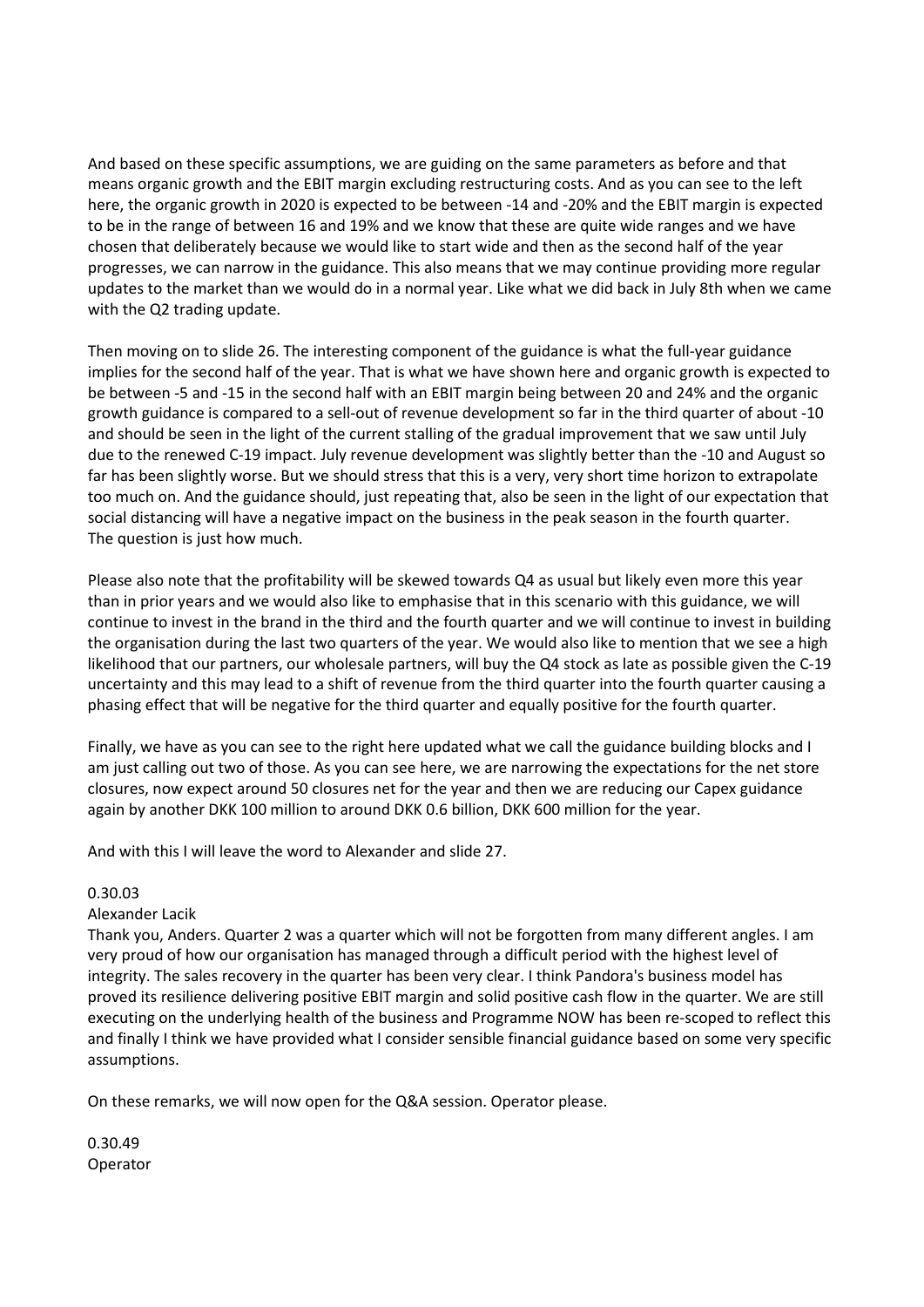Thank you. If you wish to ask an audio question on your telephone keypad you may do so by pressing 01. If you wish to withdraw your question you may do so by pressing 02 to cancel. Again, 01 on your telephone keypad if you wish to ask an audio your question. Our first question comes from Lars Topholm from Carnegie. Please go ahead.

### 0.31.13

### Lars Topholm

Yes. Two questions from my side. I do have more but then I will jump into the line again. So one of the tricky things is of course, as you referred to Anders, it is difficult to separate hot water from cold water but we are all curious what the real underlying trend is. Given what you are seeing in August, I assume lockdowns matter whether it is in a market where you have an e-store or where you don't have an e-store so specifically on the run rate you are seeing in August of slightly worse than -10%, can you maybe give some colour on which countries are locked down now and to what extent you are able to capture revenue online in those markets and maybe also give some colour on the momentum in some of those markets that have not experienced new lockdowns like Continental Europe, maybe also some comments on US if you see momentum improving there. And then a second question which goes to your increased online share of revenue. Again, in some of those markets that are more back to normal, what is the online share now compared to what it was before COVID-19 and you have of course now been closing down some stores. In that context, what is your experience in terms of being able to keep the customer when you close down a store and if online is capturing a bigger share of revenue on a more permanent basis, which thoughts does that give you regarding the necessary size of your physical network? Thanks.

#### 0.33.08

#### Alexander Lacik

I can start off on your first question, Lars. I think we have to zoom out and not get bogged down too much in what is happening in the last two or three weeks because on that basis it is frankly impossible to understand the momentum of the business and I would go as far back as you know when we started kind of turning the corner somehow in Q4 into Jan.-Feb. Then I think we have a big pause button. We can see quite a linear comeback from the store closures to the store re-openings. There is obviously the mixed shift between on and offline, which we will talk more about and then I think the way I look at it is the stores let us say momentum in the first few weeks here is strictly speaking due to external factors so – and then, you know, trying to dissect this is very difficult because also if I compare to last year, the trading conditions I mean the environment is just different so it is quite a tough question to give a very precise answer on. I think when we look at it, we see that the momentum that we started gearing up behind Programme NOW I would say as markets reopen, we kind of have the feeling that we are coming back to that momentum. Now of course with these flare-ups like we see in Melbourne for instance or Belgium recently, Hong Kong recently, it will have some short-term impact and therefore looking on it week by week it might drive you to the wrong conclusions, quite frankly. So I think we need to stay a little bit at a higher level. I don't know, Anders if you have some more colour to that

#### 0.34.53

#### Anders Boyer

I think it is six weeks so far in the third quarter, we have to be quite careful and only a few weeks since the spikes of COVID-19 increased but one thing we can say is by looking at the -10% for the first six weeks of the third quarter, that comes in a period where around 10% of the stores being closed but we can't just say whether that means that without those stores being closed, it would have been flat. But I think a couple of points there - with the stores that we have closed currently is more skewed towards market where online is less than in our key markets. Latin America, the Philippines, some Eastern European markets so there is no doubt that it has an impact that will be bigger than if it had been the stores in the UK that were closed where the online share of business is much bigger. So of the 10% negative sell-out in the first six weeks, it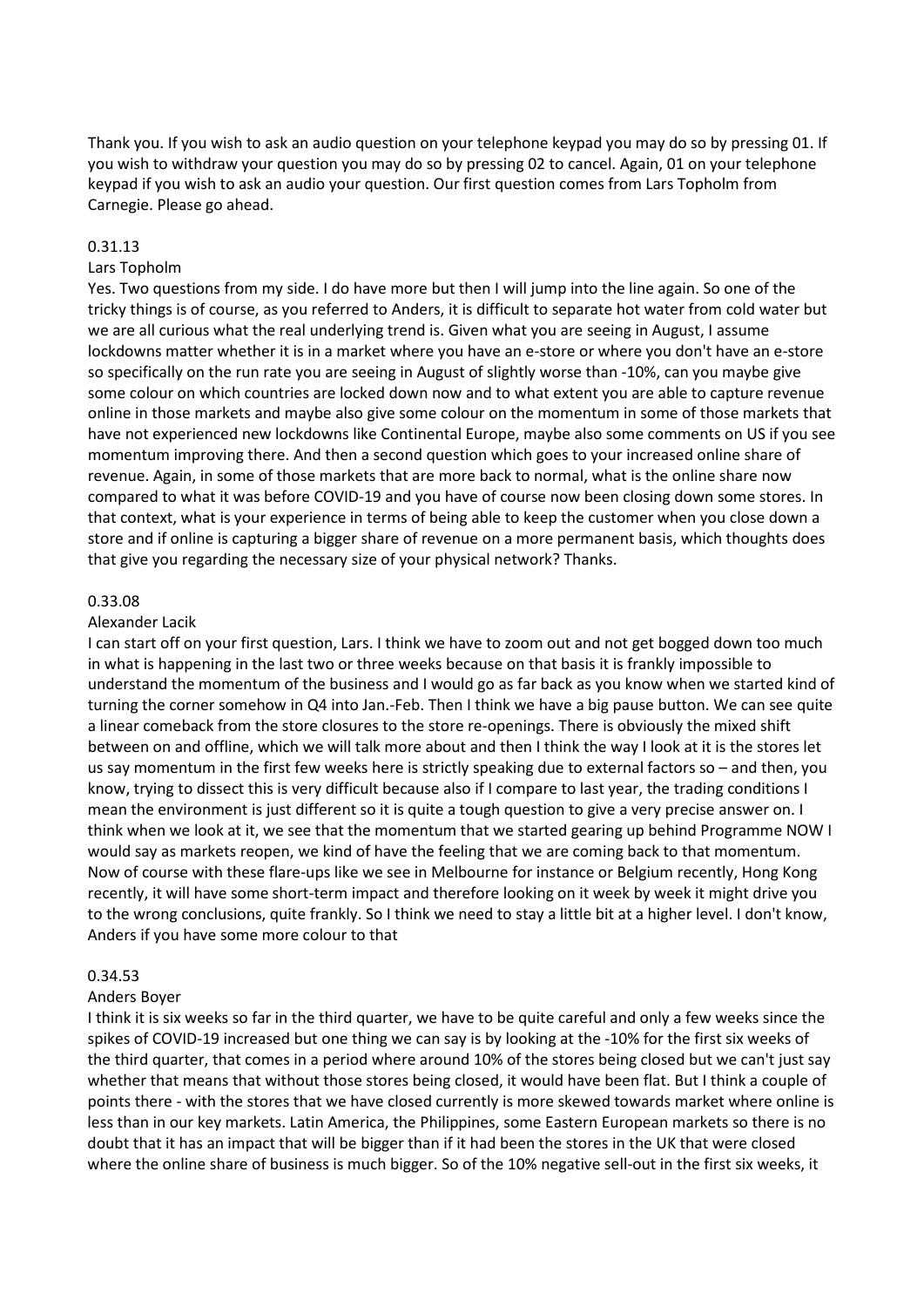has an impact with 10% of the stores being closed. Then secondly, I think we should as we have touched upon just recently that China is an issue and was that in the second quarter as well and then if you then use that to dissect the -10% for the first six weeks, you will get towards a point where you say that means for the remaining markets which obviously include the seven big markets that we report on, you are getting to a better number that is not -10% but better than that. I think that is how far we can go.

# 0.36.50

#### Lars Topholm

Are any of them growing, Anders, without being specific?

# 0.36.56

Michael Bjergby

I think yes we can say that there are some growing and some are not but we will not put any precise numbers on that.

Lars Topholm And then online?

### 0.37.11

#### Alexander Lacik

Second question Lars. I think it is way too early to make any massive conclusions on the network. It is obviously a question which we look at closely. I think that the main decision we have made is to increase the capacity for the e-commerce so we essentially are readying the business to handle double the volume from what we had last year. I think that is the only major decision we have made so far. It is also clear that in places where you only have e-commerce or sales as a total business, it is lower versus where you have ecommerce plus a physical store. Now what the exact equation will look like, it is probably fair to say that in the future, we will have somewhat less physical stores than we have today. How many and how fast it will go, I think we will just have to monitor the situation. I keep reminding people of that. Our network is quite light-footed in terms of the length of our lease contracts. The CAPEX per individual store is not huge. So we can be quite light-footed if that is required so we will keep coming back to this question when we get a bit smarter about it, I mean, of course we will let you know.

0.38.33 Lars Topholm Thank you very much for answering my questions.

0.38.37

#### Operator

Thank you. Our next question comes Magnus Jensen, SEB. Please go ahead.

# 0.38.45

### Magnus Jensen

Hi, this is Magnus here. Thank you for taking my questions. Also two questions from my side. The first one goes to the second half. In your report you say that you had this out of stock situation in Q4 last year. How much of a tailwind could that be for Q4 this year? The second question is to your store concept. I mean you spent some time re-developing your concept but it sounds like from what you are saying, Alexander, that it has not really worked. Could you give some thoughts about what has gone wrong and also maybe what are some of the learning you learned and what you plan on going forward with the new concept design for your concept stores? That is my two questions. Thank you.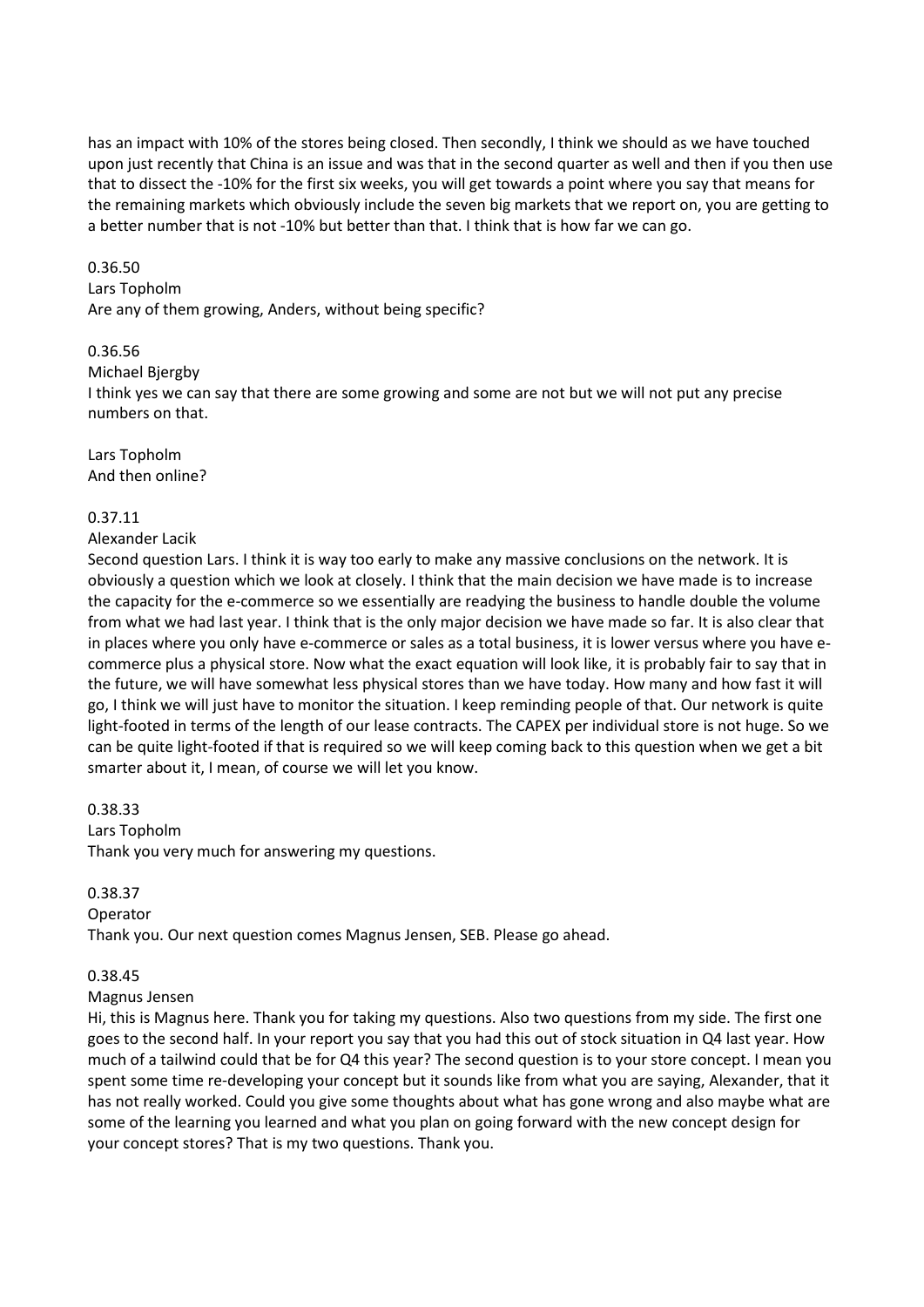### 0.39.31

Hi Magnus, it is Anders here. On the first question without being too specific and it is not because I don't want to answer it on the out-of-stock situation but there is no doubt, it had an impact last year and I think we talked about that when we announced the full-year numbers and when we tried to quantify it back then, I think we said it could be a couple of percentage points that it hit us last year because of our out of stock situation so give and take some impact.

### 0.40.10

### Alexander Lacik

Hi Magnus, on the store concept I mean when we set out to do this, we were expecting kind of what other special the retailers would expect behind a refurb we would expect, I don't know, a sales increase of let us call it 10 percentage points which we have seen in some places and not in others so the picture has not really been conclusive and before I push the button on what very likely might be one of the biggest Capex investments I will be making when I am running Pandora, I need some more certainty. I think that is the point. We have some positive learnings about the store environments, you know, the look and feel so we kind of got the big thumbs up from consumers in all the geographies that we have done. We have also changed the way we merchandise in the stores and the idea behind that was to drive commercial rates and basket size up. We have not really – at least not conclusively – been able to say that this way of merchandising has led to this contribution of driving sales. So kind of from a look and feel standpoint, yes we could spend the money but from a purely return on investment standpoint, it looks like not the most attractive option in front of me. Next step is - I mean there is plenty of learning of course we have these stores up and running. We are not starting from scratch. We did plenty of consumer research so we know which points we are trying to address. And it may also be that execution might differ depending on the size, location and let's say mission of that trip. We have some stores that are based more for tourism. We have some shops which are more for the local shopper. So it might not be just one solution that is going to cater to all tastes here. There is a new team that is set up. There is a new leader of that team that comes from the retail side. In the past I think maybe we had a bit too many marketeers leading that work so we are now balancing that out with some more operational thoughts so we are trying to marry the good conceptual insight and experience together with a bit more of a hard-nosed operating mindset - because the challenge is actually not so much when you have low traffic periods then probably it can work but when you get into these big spikes like Mother's Day, Black Friday, Christmas shopping when the volume of customers is of a very different nature I think the current execution does not really cater for that to be operationally effective so we need to sort that out. So we hope to have some new tests running or at least some beta tests running by the end of this year hopefully so we have some views coming through early next year.

0.43.06 Magnus Jensen Thank you.

# 0.43.11

Operator Our next question comes from Chiara Battistini, J.P. Morgan. Please go ahead.

#### 0.43.18

Hello, hi. Thank you for taking my questions. The first one would be on the – on your guidance for the second half of the year and basically assuming this 10% decline continuing for the rest of the year and at the same time you are assuming actually potentially the situation continues to improve, are you being conservative there in your assumptions given the lack of visibility at the moment or are you also factoring in the fact that the base from last year are getting tougher from the second, from September as you start comping your brand re-launch last year? That would be the first question. And the second question is on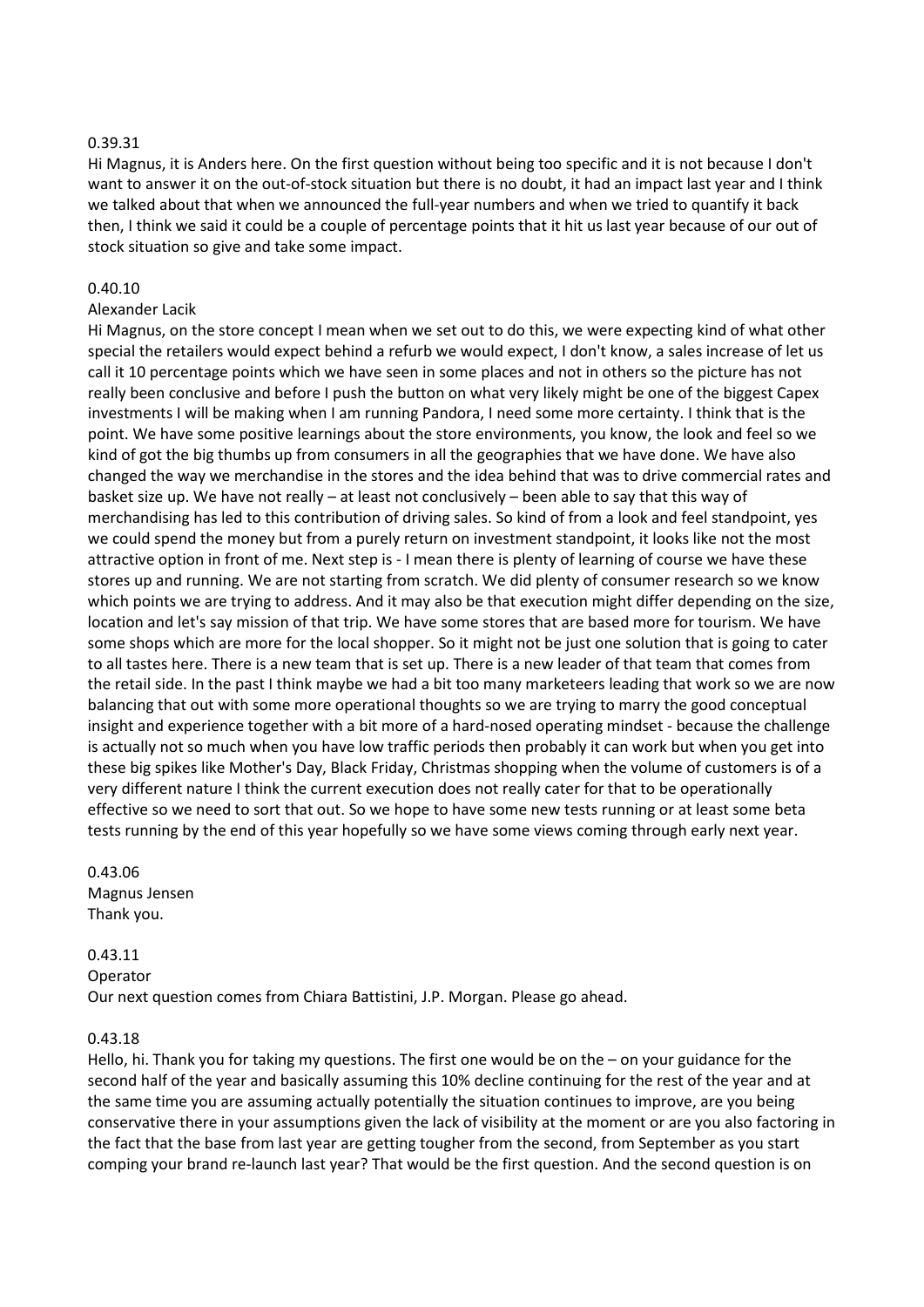silver and you talked about some mitigating actions for.. to counter after the impact from the latest move of silver prices. Can you expand a little bit more on these mitigating actions and would those also include price increases next year? Thank you.

#### 0.44.20

#### Anders Boyer

Hi Chiara, it's Anders here. On the guidance for the second half of the year, it is a very valid question, I think we have spent quite some time about how to think about the guidance in an environment like this. So I think a couple of reflections. I think one is that when we look at the trading for the first six weeks of the third quarter and combine that with the level of uncertainty and the 10% of the stores being closed, I think it is indicating that we are still underlying well on the way in our transformation. I think as – was it Lars Topholm who used the phrasing "it is difficult to separate hot and cold water" – that is clear but we think that underlying we are seeing a good momentum. Having said that, the business environment is needless to say highly uncertain and we want it to reflect that in the guidance. So I think you should see the guidance as a reflection of the uncertainty in the market in general and not as an uncertainty about Pandora and about how we specifically perform. If the market is there, if the traffic is there on the streets, I think we are confident that our revenue will follow. If traffic is not on the street, consumer demand is not there for C-19 reasons, then we will be impacted as well. So we decided to guide around the current performance of -10 as the mid-point so we both see a potential to end the second half 5 percentage points better than where we are currently or 5% worse compared to where we are currently. And maybe one way to talk about this, what would happen if we ended at the low point of the guidance, the -15% organic growth for the second half of the year and that would be again mainly a consequence of external factors as we see it. First, it would be the current worsening of momentum that we see driven by C-19 surges and local lockdowns. We do not know how this will impact consumer sentiment, obviously that is a big unknown. And secondly, as we are going into the Q4 peak trading season, that will be impacted even more so by social distancing compared to what we already are seeing. And we are taking a lot of mitigating factors as Alexander mentioned but this is a new situation for us. We have not tried it before, nobody has tried it before and we will just have to see how that plays out. And then on the sort of comparison base, the Q4, as you know, last year is net/net a more difficult comparison base than what we have seen so far this year despite the out of stock situation that Magnus asked about just a second ago, the net/net the fourth quarter is a more tougher comparison base compared to the first three quarters of the year. And then I think we should also – last, long answer here – but mention that the improvement that we have seen in the revenue development during the last months and also in the third quarter, we do not know if there was some type of rebound in consumer spending just after the lockdowns and whether consumers redirected money, say, for summer holidays etc., travelling towards this discretionary spending and all of that – lot of words here – ended up saying that we think that a reasonable guidance will be to guide around the current trading level. But as mentioned, it is likely that we will keep updating the market as we progress and maybe also before the official Q3 trading statement is due in early November.

And then on silver. Silver prices have been almost stable, you can say, for 7-8 years compared to what has happened during recent weeks and months and when a massive increase in prices happens like we have seen here, of course you have to think very creatively and I think we can't give you a full answer yet but I think net/net, it is fair to assume that there will be, even after mitigating actions, it will have an impact on the gross margin and EBIT margin going one year forward, assuming that the prices remain at this hopefully elevated level. But we are looking into all parameters of what drives the gross margin including product mix, what kind of products you are promoting and focusing on in our campaigns, we are looking at product design like what Pandora also did 8-9 years ago when the silver prices were also high in 2011 I think it was and we are also looking at pricing even though the way that we set prices is not a cost plus base pricing and I think many of us know painfully that that has been sort of an experiment with increasing prices in the past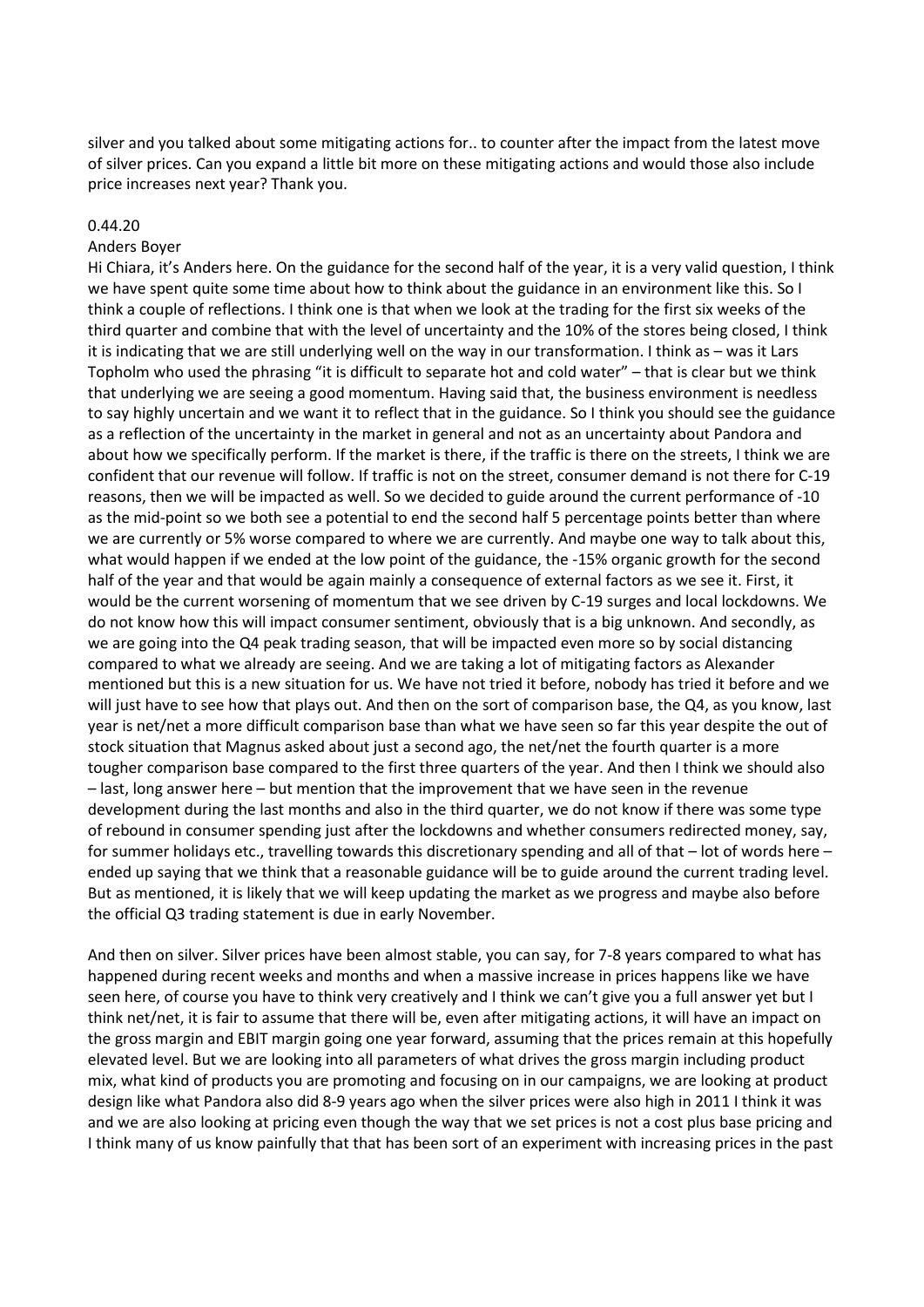with no success but of course, we will have to ask ourselves the question again when you have such a massive increase in COGs as we see here.

# 0.51.24

# Chiara Battistini

Thank you. Just a follow-up on this last point that for the time being, you are not seeing yourself passing on this increase to your consumers for the time being?

# 0.51.35

# Alexander Lacik

I think, as Anders said, I mean in the last few years, there has been a focus on the higher price point options in our assortment which led to traffic and brand engagement to go down so I think we have learned a lesson now as a company twice in the past so we are not going to jump into that trap. As Anders says, though, I mean if prices remain at this level or even move beyond, of course, like any sensible business, we would have to take a look at it. But I am super sensitive to making sure that we remain an affordable option for people out there so that is, you know, you shouldn't read into this that we are just going to pass it on. There is going to be a lot of sweat before we get to that point.

# 0.52.20

Chiara Battistini Perfect, very clear. Thank you very much.

# Operator

Thank you. Our next question comes from Fredrik Ivarsson from ABG. Please go ahead.

# 0.52.32

# Fredrik Ivarsson

Thank you. Hi guys, thanks for taking my questions, a couple of ones from me as well, starting on the 8% like-for-like in the open stores you report, obviously that is driven by quite hefty growth in the e-store. Just curious on whether you would be willing to give us a ballpark figure on how many stores that includes in that calculation? That was my first question and the second one on online which obviously grew quite significantly. You are talking about securing some additional online capacity. I think, Alexander, that you said doubling capacity? Does that imply that you essentially assume 100% sales growth online in Q4? Thanks.

# 0.53.23

# Michael Bjergby

Hello, thank you Fredrik. If we start with the first one, then no, we will not provide the number of stores exactly included into this number because it is not a number that we believe that you should interpret on. Of course you can see like in UK, the 12 first weeks, stores were completely closed and then in the last 2 weeks, they were open with reduced traffic. So of course, in that number, you will have a significant likefor-like number around 100%. So we don't think this is the right number to look at if you look at the underlying business and you should rather look at the number of stores that are closed now, 10% closed and the -10% and see how those compare. I think this will be a better way of trying to track the underlying business even though this is difficult. So we will refrain from commenting too much on this number as we don't think that it is meaningful unfortunately. Anders, maybe you can comment on number 2?

0.54.15 Alexander Lacik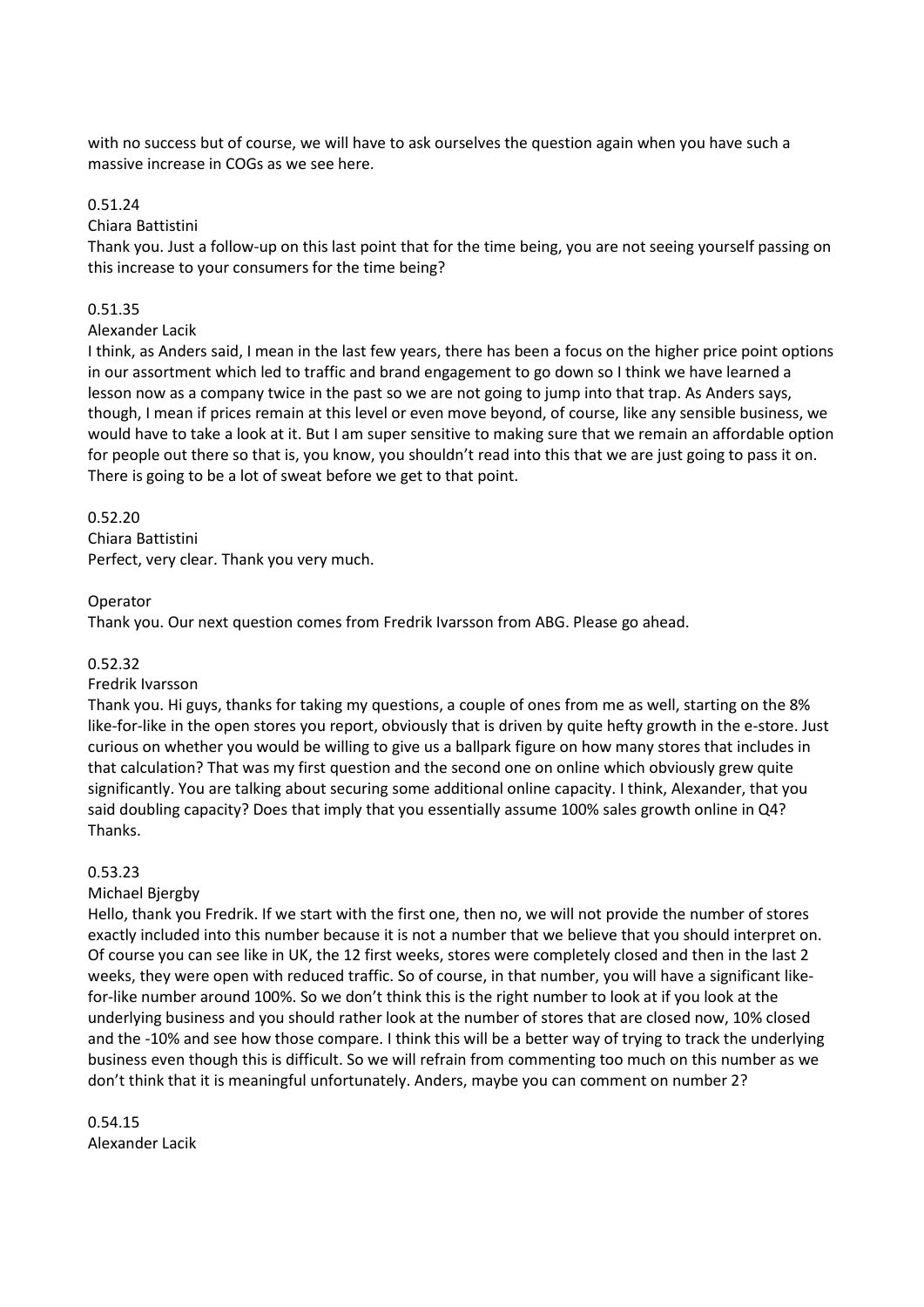I can take number 2 on online. So we are doing a number of things to strengthen our e-commerce business. I mean, you go back a couple of years here and e-commerce was like a non-factor. Now it is most definitely a factor and actually it did help the company quite a lot during Q2 so on one hand, we are improving our ability to forecast online because in the past, the forecasting area was you hovering a couple of points up or down but when the growth rate ten-doubles, I mean, it is just difficult to manage from a supply chain standpoint so that is one aspect. We also know that this surge in demand drove a lot of unhappy customers so we were also changing service providers and our own protocols to service customers better. And then the third point is obviously we are going to redirect a bit more of our marketing investment towards the things we have now learned over the last let's say 6 months that drive the e-commerce trading harder so we will kind of push more towards digital drivers.

And then to your final question on capacity, yes, we are more than doubling the capacity and that is again, when the year started, we had a conversation on whether the budget for the year should be 10 % growth on e-com or 30% growth. We ended up with now 176% so you can imagine that the supply chain was nowhere near ready to deal with this and it is not an automated handling in the DCs, it's manual work, it is somebody going and picking small pieces together, putting it in an envelope and sending it off so you double that volume, you need more people, that is the simple way to solve it right now. Whether we get into automation in the future, that's a different discussion. So we are just gearing up to be ready. I am not even sure that the 100% is going to be enough to be perfectly honest but that is the most current conversation we are having internally. Some markets, it may be sufficient, some other, it may not. So you cannot take that 100% to kind of put in your excel spreadsheets and say that is the e-commerce growth. I don't know. It is certainly going to be a lot more than it was last year and that is kind of how we are building it and I just hope that the 100% capacity that we are building now is going to be sufficient.

0.56.46 Fredrik Ivarsson That is perfect, thanks.

#### Operator

Our next question comes from Anne-Laure Bismuth from HSBC. Please go ahead.

# 0.57.00

#### Anne-Laure Bismuth

Yes hi, it's Anne-Laure Bismuth from HSBC. So my two questions are first on the I would to come back on the online performance especially in a comparison to the performance for the Q3 to date through the -10% I just wanted to know if you can share more comments about the performance in online during that Q3 to date and are we to compare the 176% online with what you have been doing in Q2 and my second question is about the partnership for the launch of the Star Wars collection on 1 October what are you planning in terms of marketing? Do you plan to launch a select evidence online and what do you plan in terms of partnership, collaboration, how you handle next year? And what do you plan in terms of product launches for Q4? Thank you.

#### 0.58.05

#### Anders Boyer

On the online growth for the first weeks of the third quarter, what we can say is that it is below 176% but it will still be a number that in a normal year, that would be visible so it is still significant growth but obviously, as the store openings are progressing, it comes down but it is still well above where we would normally be and that is also why, as Alexander said, that we are building capacity or buying this insurance premium so to speak, building extra capacity to continue coping with significant online growth for the rest of the year.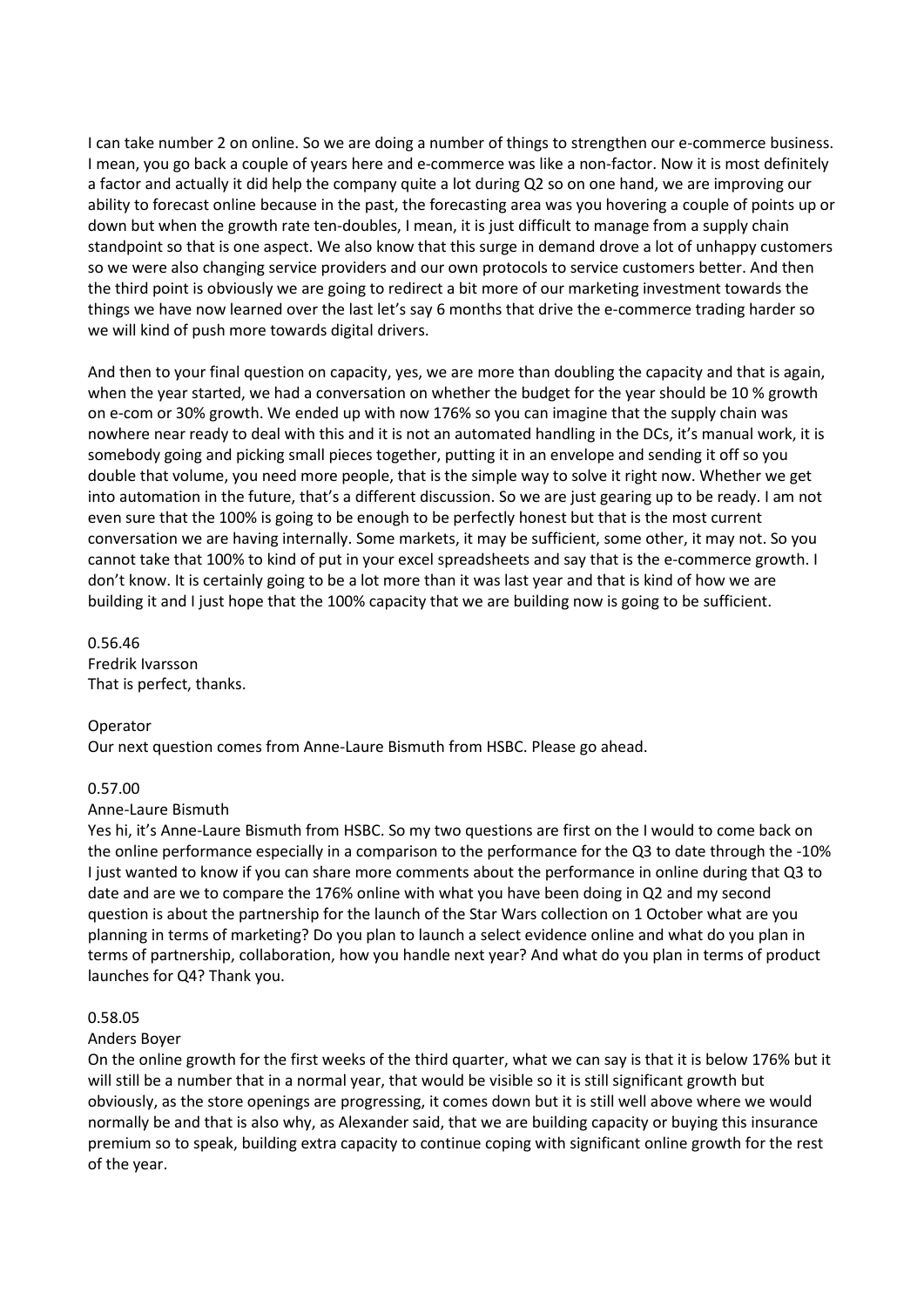#### 0.58.54

#### Alexander Lacik

Okay. In terms of the partnerships, so there is going to be, I mean we divide now the marketing initiatives essentially in three size packages, not very creative, it is either small or it is medium or it is large. And then you could think of the small packages as quite limited exposure in terms of windows and media, the large packages is full-on national launch with TV and the rest of it and Star Wars would fall in the latter category so that is going to be a very strong programme. I mean, we also have the Harry Potter from last year to cycle so it was very, very successful. This initiative has tested in a similar way with consumer tests that we have done before so we have a lot of conviction that it's going to be another strong collaboration programme. Then you had a question on collaborations for next year, we don't talk about, some of this is kind of in the works so it's a bit sensitive so we normally do not disclose the next year's programmes when it comes to the collab. In terms of product launches, Star Wars is one of the kind of key things that are coming in the back half. We are also going to make a big push behind the 20-year anniversary. You know, we have been drip feeding in these top charms each month but we are going to make a big push behind, I think it's in September when the company then or the brand actually turns 20 years officially. So I think those are the main points and then there are a few other bits and bobs but you know that is probably what is worth talking about in this environment.

### 1.00.39

Anne-Laure Bismuth Thank you.

### Operator

Our next question comes from Frans Høyer, Handelsbanken. Please go ahead.

# Frans Høyer

Thank you very much. Question regarding Q2 and the full price like-for-like sales trends, if you are able to quantify that, I gather that clearance sales were down significantly and adjusting for that, your like-for-like in Q2 would have been better and of course, not sure what clearance sales, how important were they in going into Q3 and Q4, probably not much in Q4 I guess but maybe you could talk about those issues?

# 1.01.36

# Alexander Lacik

Let's see, so the numbers that we quoted in the presentation, as you said, they straddled Q2 and Q3 so it's not a clear-cut quarter assessment. If I take that period, the overall sell-out was flat give or take to last year. However, within that, we saw quite some shifts which is the reason I mentioned it because we had, last year I think we put something like 600 DVs on the clearance in the summer and now we put I think it was around 230 or 240 so a significantly lower amount of DVs Which is obviously the result on one hand from the inventory kind of management in general that we have been much more tight on and secondly, we made an assortment reduction during last year if you remember, we went from 1,800 DVs to 1,200 DVs. So actually we have less crap in the tail so therefore, we should also expect, so my need for these kind of clearance sales becomes less. Now of course, I have the merchandising organisation jumping up and down, being nervous about not hitting their targets because you know any salesman, lots of discounts make life easy for sales but it is not necessarily what we want to do. So therefore, I was quite pleased to see that the volume was halved on what sold through on clearance but was more than picked up or was picked up essentially by full-price sales so from a health of the brand, that is brilliant because we are managing to convert people not on the basis of sales or clearance but on full price and you can also do the math from a margins standpoint, it is obviously a lot more attractive to sell full price than clearance sales. So there is a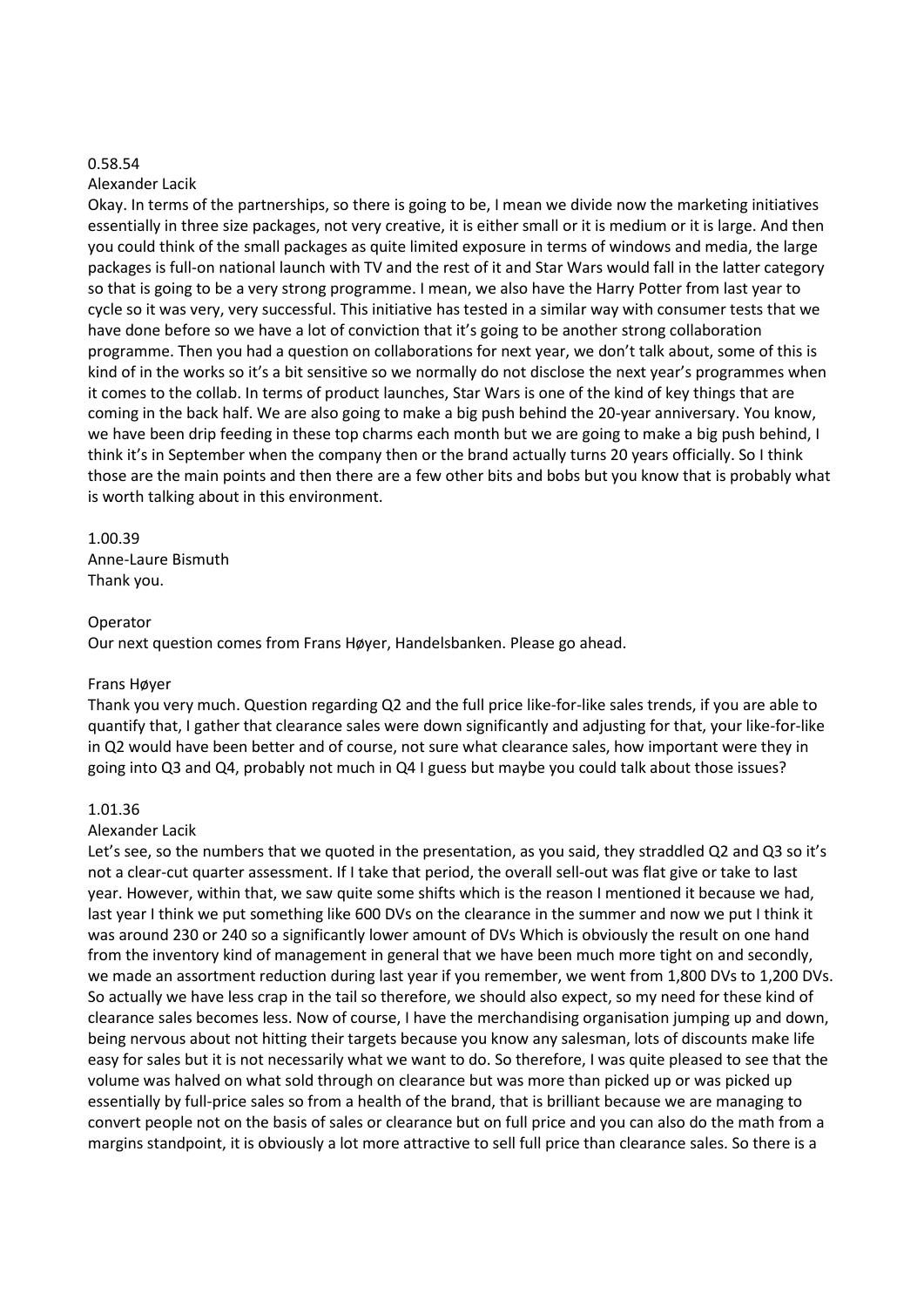number of different really important underlying health attributes to that period which was the reason I mentioned it in the presentation.

# 1.03.31

#### Frans Høyer

Yeah, that makes sense, thank you. You also mentioned that there is a, well, you are addressing the product development strategy and there is a need to supplement the Moments concept with new concepts. Could you talk a little bit about that, what it is you want to add to the spectrum, so to speak, which Moments does not offer?

# 1.03.58

### Alexander Lacik

I think if you look at my peers, my global peers in the same category globally, there is hardly anyone of them that only lives of one major platform. Most of these companies, they have 3, 4, 5 or 6 different platforms and these are kind of enduring platforms so they are there for years and years and years, similar to Moments. You kind of hit the strike with consumers and then you just need to keep it fresh which is I think where Pandora went wrong. Somewhere there was a believe that you couldn't keep Moments fresh which is what I think the first job we had done here is to reinject energy into Moments and consumers are responding so that is brilliant. We now need to complement this with a few others and we are a little bit too early in the curve for me to disclose anything. When I have something interesting, then you can rest assured, I will share that with you guys.

1.04.50 Frans Høyer Okay, thank you very much.

Alexander Lacik Thanks

Operator Our next question comes from Omar Saad from Evercore. Please go ahead.

#### 1.05.01

# Omar Saad

Good morning, thank you for taking my question. My first question, actually I wanted to follow up on the last one. Maybe if you could expand a little bit on your product development. It sounds like a reorganisation around the two different business units. Maybe a little bit of context, why you are making these changes, what was broken in the product development process before, is there something in the process itself and then how do you think or how should we think about – how this all affects the kind of flow of product newness going forward? And then I have follow-up on the loyalty programme. Thanks.

# 1.05.40

# Alexander Lacik

You can look at this from many different ways. You can have a look at the organisation and say are the people good or bad but actually, when I came in a year and a half ago, you just look at the outcomes. And you saw that from a result standpoint, our new innovation was not helping this company to drive growth. And that became quite problematic because the whole organisational setup was geared to focus on new product innovation so if the outcome is that you don't get any growth and the only thing that the organisation is busy doing is trying to drive growth on that, then there is something clearly wrong. Then there are a couple of other things which also led to the reorganisation that we put in place in April but the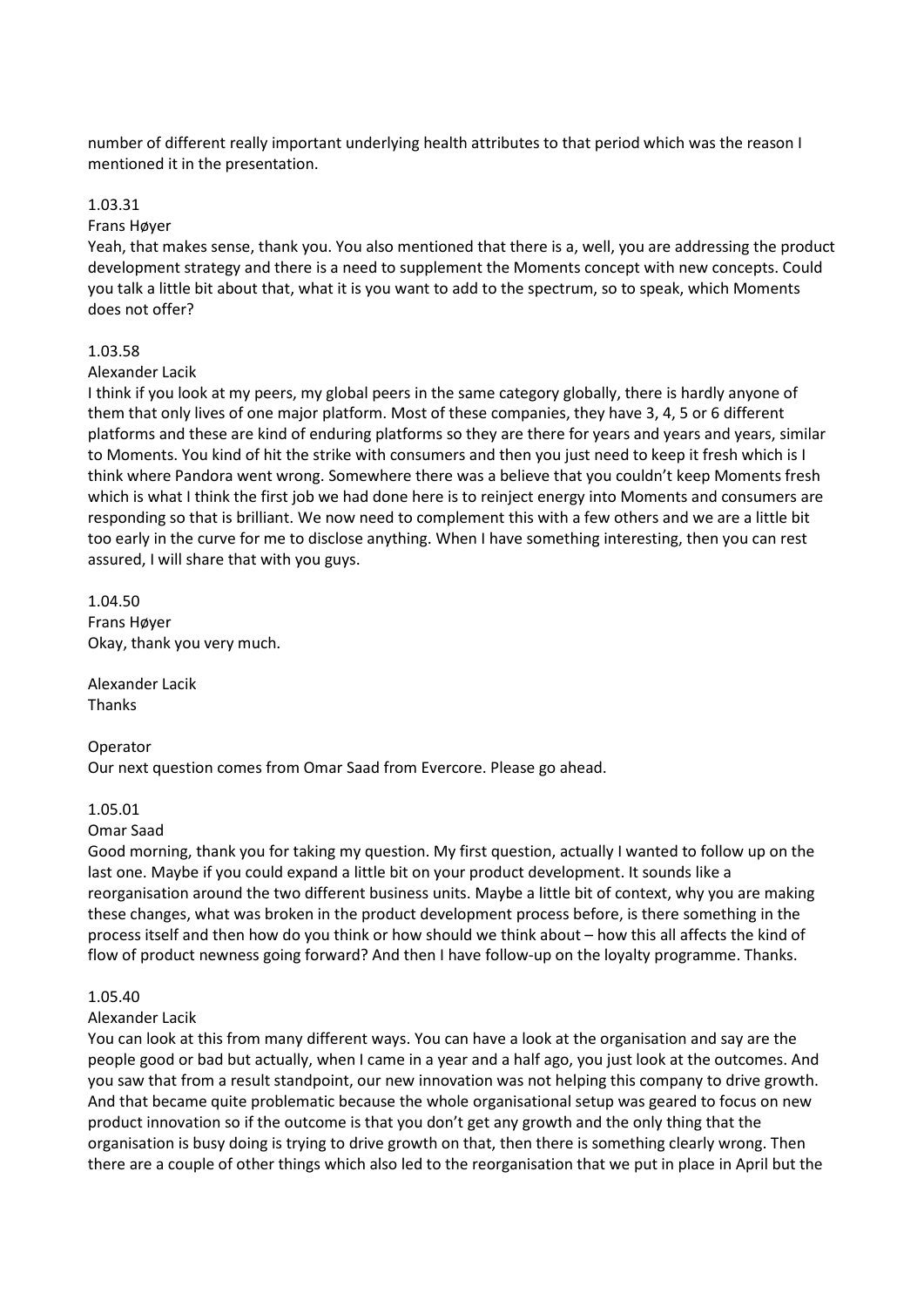core of this was to ensure that we have an organisation that is much more working from the outside in. So meaning that we actually tried to understand what consumers like or don't like or even try to second guess what they might like but for that, you need a different organisational setup and that is what this GBU structure is there to do, it is essentially decipher what is going on from the outside with help of both qual and quant methods, turn that into insights, from that kind of filter that through a product strategy so that we kind of stay within the confines of what we think Pandora should be working on and then that eventually then drops into the product development people and the crate is on that side of the fence. In the past, you could probably characterise this by that this first filter wasn't even here, we didn't do any of that work so it was much more about the product development organisation trying to sort out those questions and arguably, they are good at creative but they are not particularly analytical so that is kind of what we have added is a bit more science to the art and then hopefully that combination of science and art is what is going to lead to better predictability in the numbers that we generate and also that we deliver products that people are actually interested in. And I think you can see some of the early inklings of this looking at Pandora Me for instance, I think that is based on some quite profound consumer insights which has delivered some interesting results for us and we can do a lot more in that space to give one example. Did that answer your question?

### 1.08.11

### Omar Saad

This is very helpful context, thank you. You know, along those lines, if you think about the loyalty programme using data, adding science, as you mentioned, to the art. You know what role is the data and your loyalty programme in terms of giving you consumer insights, is that a big piece of it or are you doing other studies using consultants? And is there a way to kind of ramp up that data analytics in terms of the product development process in those connections you have with consumers? Thanks.

#### 1.08.44

#### Alexander Lacik

Yeah, so there are a couple of different steps so one is when you are trying to just identify opportunities, okay? Loyalty means that you have already kind of got them in the fold and now are trying to figure out how more to do good things and actually two quite different aspects of the whole puzzle. So on the first piece when it comes to generating new insights in terms of where to go with our product innovation, I think here we are using more let's call it traditional methods to start with. You know, they are tried and tested methods of how we approach this. Maybe not in the jewellery industry but outside I mean the FMCG world that I come from, this is like bread and butter so we are just trying to take some of these methods, align them to kind of the type of environment we are operating in and then start running it. On the other hand, then when it comes to data, I mean we announced I think a few months back that we are investing heavily in creating a data hub here in Copenhagen. So in the past, we had small pockets of resources around the globe. I have knocked all of that down with the exception of China because there is a different ecosystem there and then pulled all those resources into Copenhagen to create a tech hub here and these guys, they live and breathe of data and that data we will use in terms of being better merchants, in terms of kind of the loyalty aspects that you were talking on and then eventually, I hope we will also crack a method on how we can scrape those insights and use that for product development. There are quite few companies that are mastering this today and we have still some ways to go to finalise the building of the tech hub but I think in the future, you should expect that we will propel some of our insights through the data that we gather. I mean, we have an amazing touchpoint. We touch – I am not sure that these are unique visitors but we have roughly 500 million visitors to our stores, either off or online and today, we actually only use a fraction of that data to drive this business which is crazy if you think about it. We should really be able to be super precise on what we do. But we come from a history of being quite analogue so this is not just to put the tech in, we also need the culture and the people that know how to manoeuvre in this new environment but that is kind of the direction that Pandora is taking so we want to lead in the tech space as a company.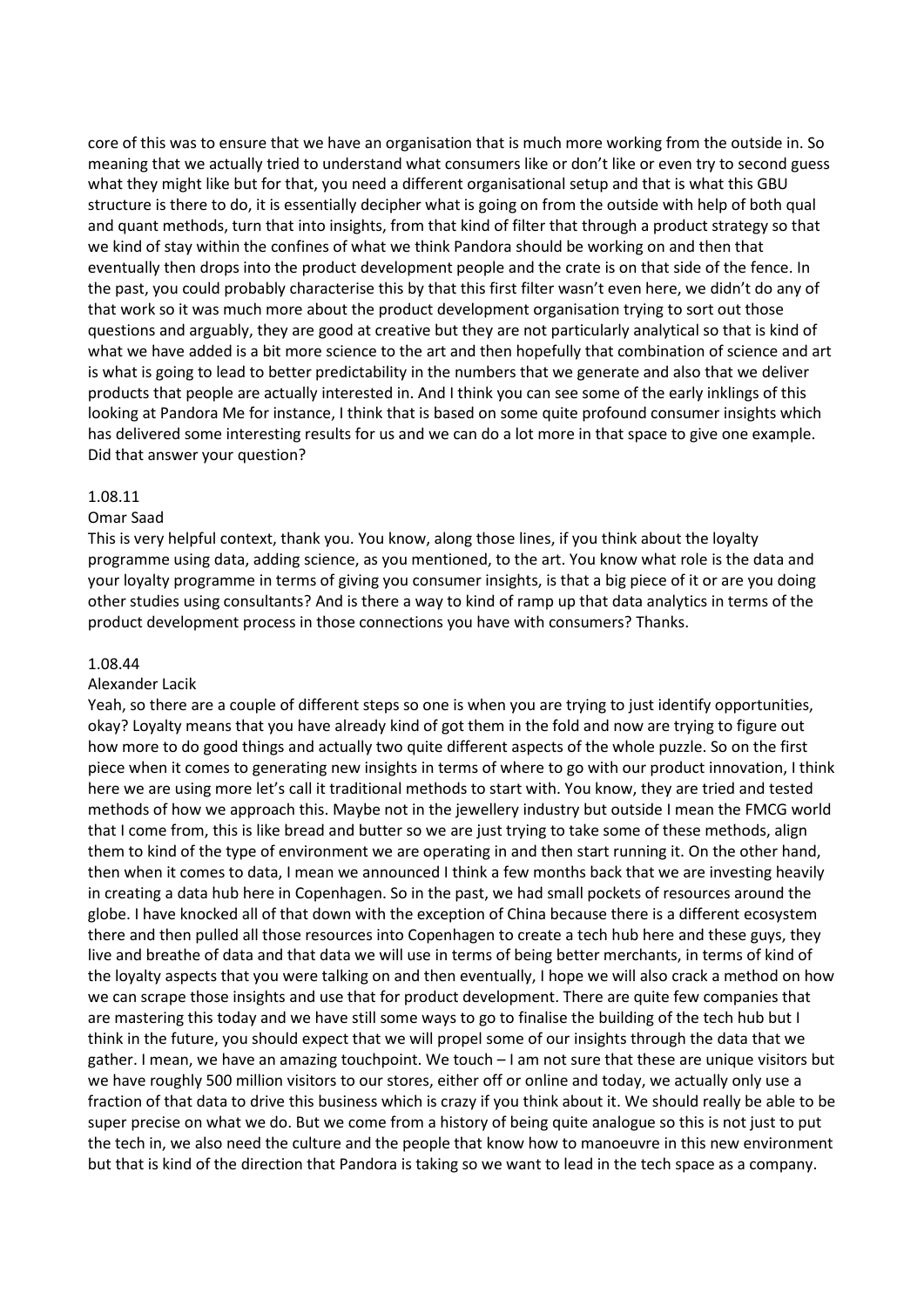1.11.23 Omar Saad Thank you.

#### Operator

Our next question comes from Silky Agarwal, Citi. Please go ahead.

#### 1.11.35

#### Silky Agarwal

Hi, I have two questions please. So the first one on the level of marketing investments in second half. I understand that it would be up Y/Y. What is the level of spend we are talking about here in your base case revenue scenario? And the second one on gross margin, I will come back to that.

#### 1.12.01

### Anders Boyer

On the level of marketing spending in the second half, I am not saying that it necessarily will be above last year but in percentage, probably yes, in percentage of revenue, but in absolute terms, I think you should more think about it as in line with last year but remember, last year going into Q3 and not least Q4, we were already upping our spending at that point in time.

### 1.12.30

### Alexander Lacik

Yeah and the only other thing I would add to that is that media rates have changed somewhat this year due to COVID as well so even if we spend 100, you might actually get a bit more bang for the buck this year. Now, this varies country by country, it varies by the media mix you have of course but that is something I am driving very hard. As I said in the presentation, COVID is a problem but with problems also come opportunities which you need to run hard after and that is one of them that we are trying to chase.

#### 1.13.05

# Silky Agarwal

Thank you. Then the second one on the gross margin. I understand that the second quarter gross margin was around 78% if I strip out the COVID-19 related restructuring charges. Given the impact from silver prices will not be felt in second half, do you think that is a sustainable level for second half?

#### 1.13.30

# Anders Boyer

On the gross margin going into the second half, we will be – and I am also looking at Mr. Treasury here, Michael, but we will be comping a – having a higher silver price in Q3 and Q4 in the COGs than what we had last year. I think if we go back to the, I am just thinking aloud here, going back to the guidance when we made that in February originally, we said that we would have headwind from silver prices and the Thai baht of around 1.5 percentage points and that is mainly coming in the second half of the year but again, that is not coming from the recent price increases but from what happened previously so in other words, to answer your question more directly, I think there will be some headwind on the gross margin in the next couple of quarters comparing to the underlying gross margin in the second quarter.

1.14.30 Silky Agarwal Very clear, thank you.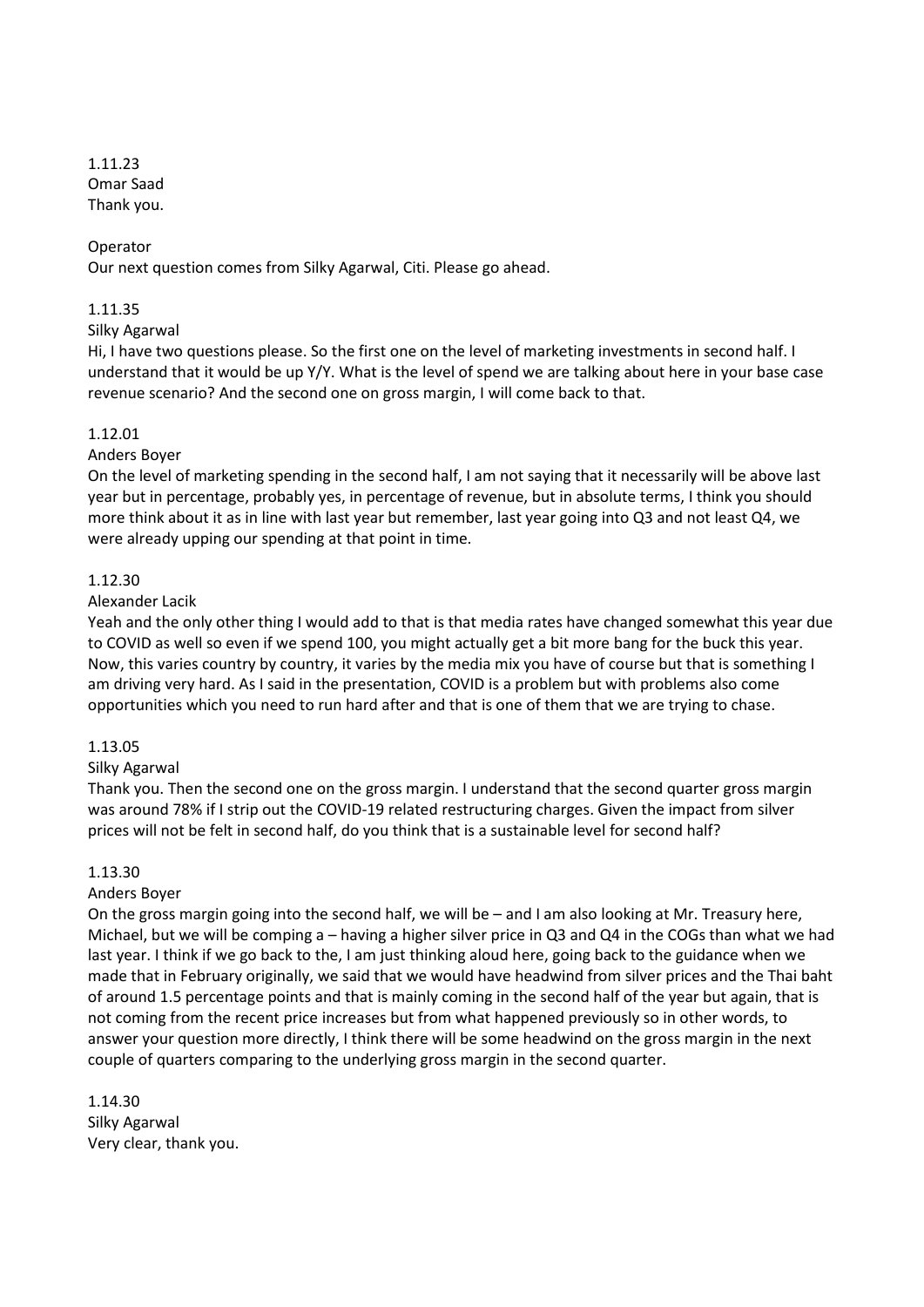# Operator

Our next question comes from Lars Topholm from Carnegie. Please go ahead.

# Lars Topholm

Yes, just a follow-up question regarding lease costs. So I assume the current climate gives an opportunity to renegotiate leases. I wonder to what extent you are doing that, what impact it has short term but also if it has any long term implications that are meaningful when looking at your sales and distribution costs going forward? Thank you.

# 1.15.12

# Anders Boyer

Maybe I can start here, as part of the reorganisation that was designed and implemented, we also established a global network management unit and there was a new senior vice president, a new role, with a gentleman who joined us there just before the summer holidays and the gentleman who has come into that role he has done similar work in the past and I think long story short, there is clearly an opportunity to take a different approach to our leases, both from how they are structured, how do we think about the fine print of the clauses in such an agreement but also rent levels and then of course with what happens currently in the world and in retail for other companies, there is an opportunity to reduce that and that is a part of it if we looked at slide 17 in our cost savings programme, there is some white space in the Harvey Ball on retail expenses there and part of that is clearly on opportunities to lower our rent across the world. It will take time, some you can renegotiate before the lease expired and some we are probably better off waiting until the lease expires, it will come step by step and as Alexander said, fortunately we are not locked into 10 year leases but on average, it is fairly short-term leases so that gives us an opportunity to sort of step by step realise those savings. We are not putting a number on yet but there is definitely an upside. We are spending around just shy of DKK 2 billion per year on leases.

# 1.17.30

# Alexander Lacik

Yes, I think one of the observations this team, the new team had was that they probably think we should try to get into shorter leases even than we have currently so we have that flexibility also coming back to your earlier question, Lars, on you know how we are going to adjust the network. So if we sit in too long leases, then that of course makes us less flexible so that might be worth for us in some locations to consider. I think we will take a much harder stance as well in the lease negotiations, we might even ditch some locations in the negotiations in order to make sure that we actually get some more relief than what we have experienced with some people today.

# 1.18.17

Lars Topholm Thank you very much.

# Operator

Our next question comes from Piral Dadhania, RBC. Please go ahead.

# 1.18.28

# Piral Dadhania

Thank you, good morning everybody. So I was just wondering if you could help us understand the sort of mood amongst franchisee partners? Obviously, they had significant store closures through the second quarter period with no e-commerce offset though as you think about the structural shift of revenues from an offline environment and online environment, how does that change the dynamic and the relationship between Pandora, the business and the franchisee operators of physical stores? Any insight there would be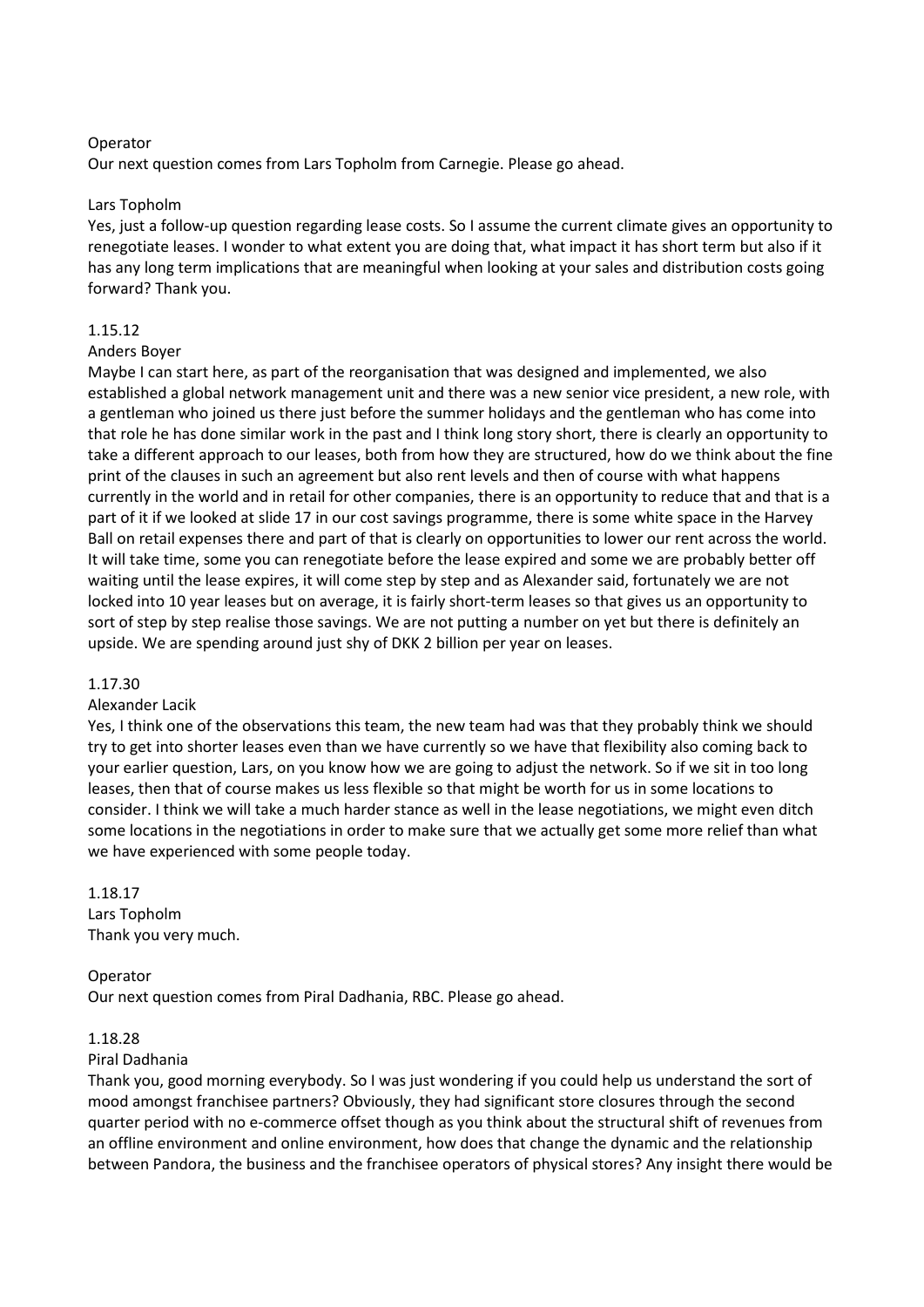most helpful. And then secondly just around some of the comments you made on current trading which you say is running -10, very encouraging to hear that improvement through the last few months but are you seeing any big differences between your physical retail concept stores and wholesale or franchisee operated concept stores or even just across channels more regularly excluding e-commerce? Just curious about whether any particular channel is under- or overperforming as we go into the third quarter. Thank you.

# 1.19.42

# Alexander Lacik

I will start with your second question. So what we saw was when the environments opened up, our stores performed better in the first couple of months even and we kind of write that to the fact that we did not send our staff away so they were still on the payroll largely speaking whereas a lot of the franchisees obviously furloughed or terminated their people so it took them longer to kind of get the teams back on whereas we valued the fact that we had very experienced people in our stores, it takes quite some time to train people in this particular- it's not a very transactional way of selling that we do on Pandora so that seemed to have paid off quite nicely. Now, when we sit here today, broadly speaking, our partners perform at the same level as us so it just took them a while to catch up. In terms of the franchise sentiment, I mean clearly, the cost structure of franchisee versus Pandora is very, very different. I mean, we carry a heavier fixed cost burden versus these guys, they have the lease which to a larger degree many of them like many retailers didn't pay initially, they sent their staff home and we then also look at our receivables, they are paying the bills to us which would suggest that at least they still stand, quite a few of them have had decent balance sheets from what we have gathered. So right now, I am not getting a lot of phone calls and in fact, I am not getting a single phone call from franchise partners that are struggling. That is not to say that they aren't but it hasn't reached that type of level. And most of these people were shut down for 6-8 weeks so it looks like there is resilience to cover that type of a period at least. I don't know, Anders, if you have some additional perspective.

# 1.21.56

# Anders Boyer

I think I will just repeat, I think it is important not to look at the second quarter numbers and taking that as an interpretation that structurally, that the partners are performing worse, just repeating in the third quarter so far, the stores have been performing the same, no matter who operates them, whether it is us or our partners and again, if we look at our cash flow in the quarter, you can also see that despite the significant hit that we have all had in the second quarter but the partners even more so because they are operating physical stores only, then our receivables have been brought down quite nicely so as Alexander said, they have had cash and decent balance sheets and then last, I think in the prepared notes in the beginning of the call here, we also said that we have seen very nice sell-in coming into July in the start of Q3 here and again, that is a pull from the partners and not something we are pushing in but a pull from the partners seeing that we have good brand momentum, saw the good brand momentum in Jan-Feb of this year but also seeing that we are actually doing better and doing quite well here coming out of the crisis in the second quarter.

# 1.23.37

# Michael Bjergby

And just the final technical addition to explaining the numbers in Q2 was that the first markets that opened were China and Germany and these are clear O&O markets whereas the franchisee markets, Italy and UK, opened relatively late in the quarter.

1.24.00 Piral Dadhania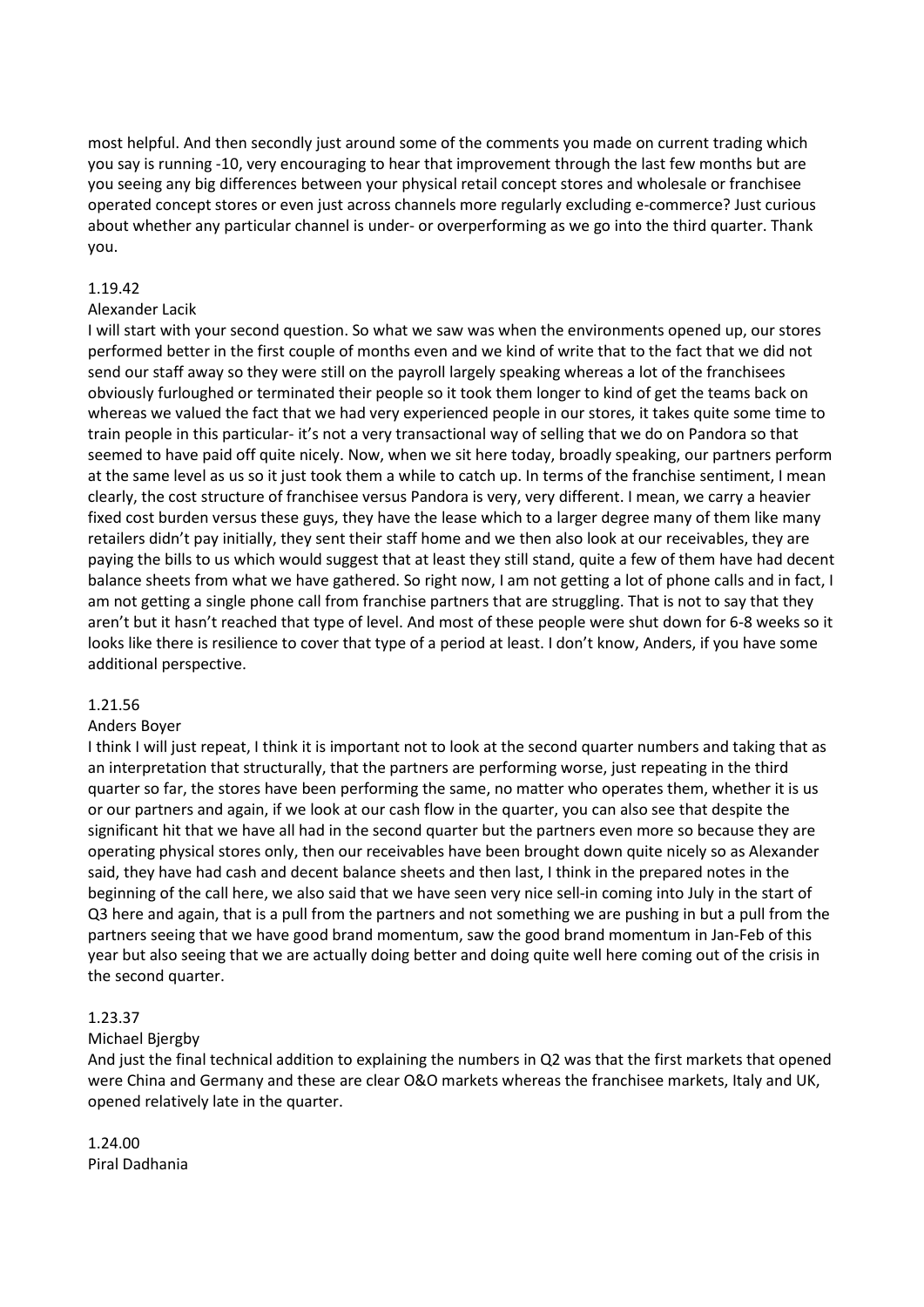# Great, thank you.

# Operator

Our next question comes from Chiara Battistini from J.P. Morgan. Please go ahead.

# 1.24.12

Chiara Battistini

Hi, thank you, just a quick follow-up question. On your e-commerce performance in Q2, I was just wondering and also according to the data that you see, do you think that your e-commerce performance was boosted over supported by maybe taking market share within the gifting market, within the gifting options and also given that maybe in other categories, the purchasing was less viable in a way so I was wondering if you took market share within gifting and how you see this evolving as the lockdown has been lifted? And actually just a clarification also on your comments now on the sell-in in July being strong. Just wondering, was the sell-in in July actually ahead of the sell-out or was it in line with the sell-out completely? Thank you.

# 1.25.11

Alexander Lacik

On your first question, whether we took market share gains in gifting, I just wish I had that data. That would be incredibly difficult. First of all, it is difficult to gauge e-commerce shared performance to begin with. I mean, Amazon doesn't reveal it, Tmall you can scrape it but other than that, we have our own DTC and of course, we don't share our DTC performance with anybody so in fact, there is no database which would help answer your question. So I think I will only say that I wish I did but I don't have any facts to back it up and we can't build a business on wishes so that, I cannot.

Chiara Battistini Fair enough.

Alexander Lacik The second question maybe I will direct to Michael.

# 1.25.58

Michael Bjergby

No, so whether the sell-in was higher than sell-out, I think how you can see it in the numbers was that the organic growth was sort of clearly better than sell-out growth, yes, so as you would expect.

1.26.09 Chiara Battistini Sorry, the organic growth was better than the sell-out growth?

Michael Bjergby Yes, exactly.

Chiara Battistini Thank you.

Operator

Thank you. There appears to be no further questions so I will hand back to our speakers for any other remarks.